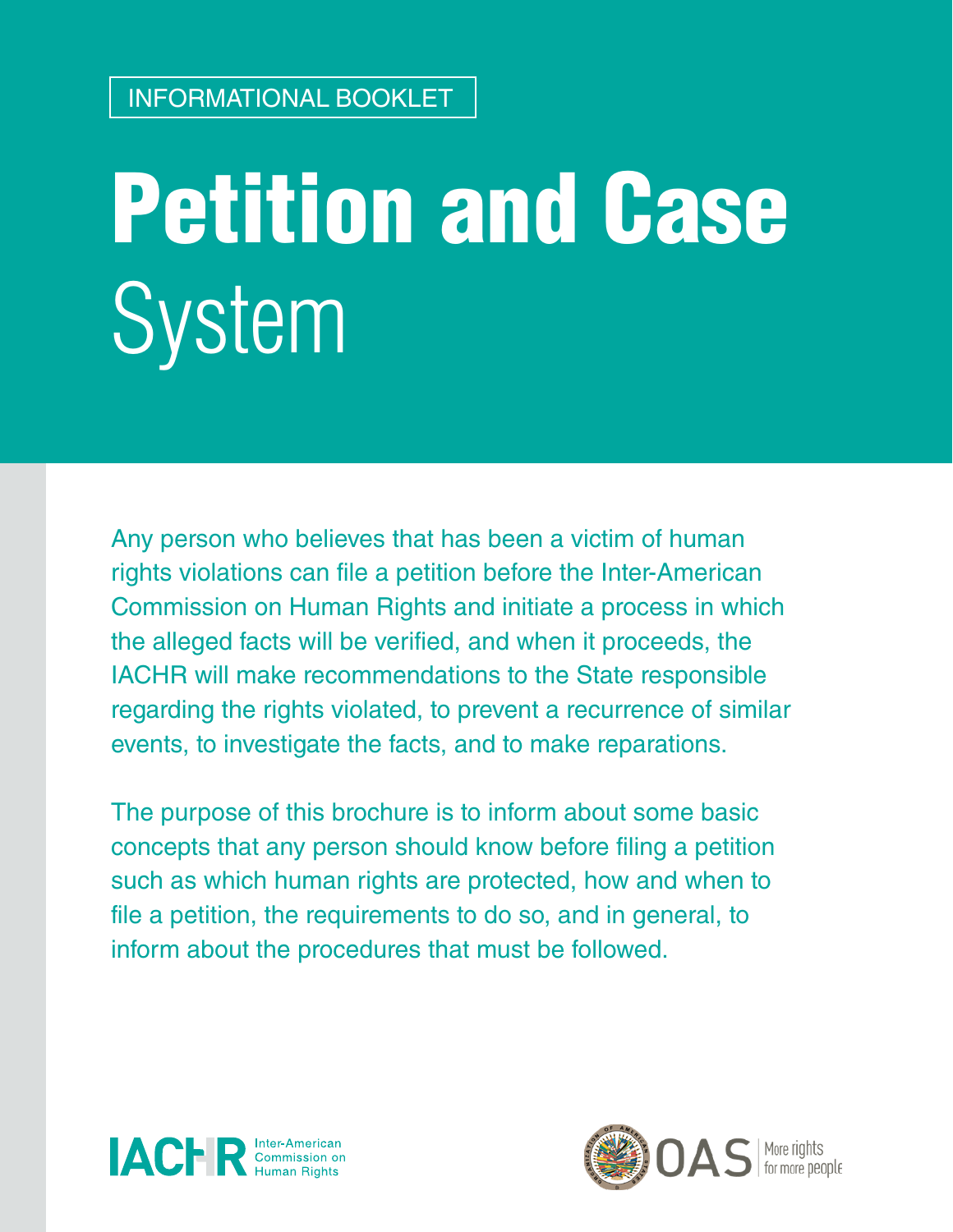

#### **[A](#page-3-0) Human Rights in the Inter-American System**

- **01 [What is the Inter-American](#page-4-0) [Commission on Human Rights?](#page-4-0)**
- **02 What is the OA[S?](#page-4-0)**
- **03 [What are the Member](#page-5-0) [States of the OAS?](#page-5-0)**
- **04 What is the Commission's functio[n?](#page-5-0)**
- **05 [Against whom can I file a petition](#page-5-0) [alleging a human rights violation?](#page-5-0)**
- **06 [What are the rights about which can I](#page-6-0)  [submit a petition?](#page-6-0)**
- **07 [Can the Commission determine the](#page-6-0)  [liability of an individual person?](#page-6-0)**
- **08 [What results can I expect](#page-6-0) [if I file a petition against an](#page-6-0) [OAS Member State?](#page-6-0)**
- **09 [What can the IACHR request](#page-7-0) [from a State that is responsible](#page-7-0) [for the violation of a right?](#page-7-0)**
- **10 [What can't the IACHR do?](#page-7-0)**
- **11 [On what basis does the Commission](#page-7-0)  [determine whether a State violated](#page-7-0) [human rights or not?](#page-7-0)**
- **12 [Which States have ratified](#page-8-0) [the American Convention?](#page-8-0)**
- **13 [What happens if the State that](#page-8-0) [I am denouncing for human rights](#page-8-0) [violation is suspended from](#page-8-0) [participating in the OAS?](#page-8-0)**
- **14 [What is the Inter-American](#page-8-0) [Court of Human Rights?](#page-8-0)**
- **15 [Can I present a case directly to the](#page-9-0) [Inter-American Human Rights Court?](#page-9-0)**
- **16 [Against what States can the](#page-9-0) [Commission refer a case to the Inter-](#page-9-0)[American Human Rights Court?](#page-9-0)**
- **17 [What are the inter-American](#page-9-0) [human rights treaties?](#page-9-0)**
- **18 [What rights are protected?](#page-10-0)**
- **19 [What are the rights protected in](#page-11-0) [the "Protocol of San Salvador"?](#page-11-0)**
- **20 [What do the other inter-American hu](#page-11-0)[man rights treaties prohibit?](#page-11-0)**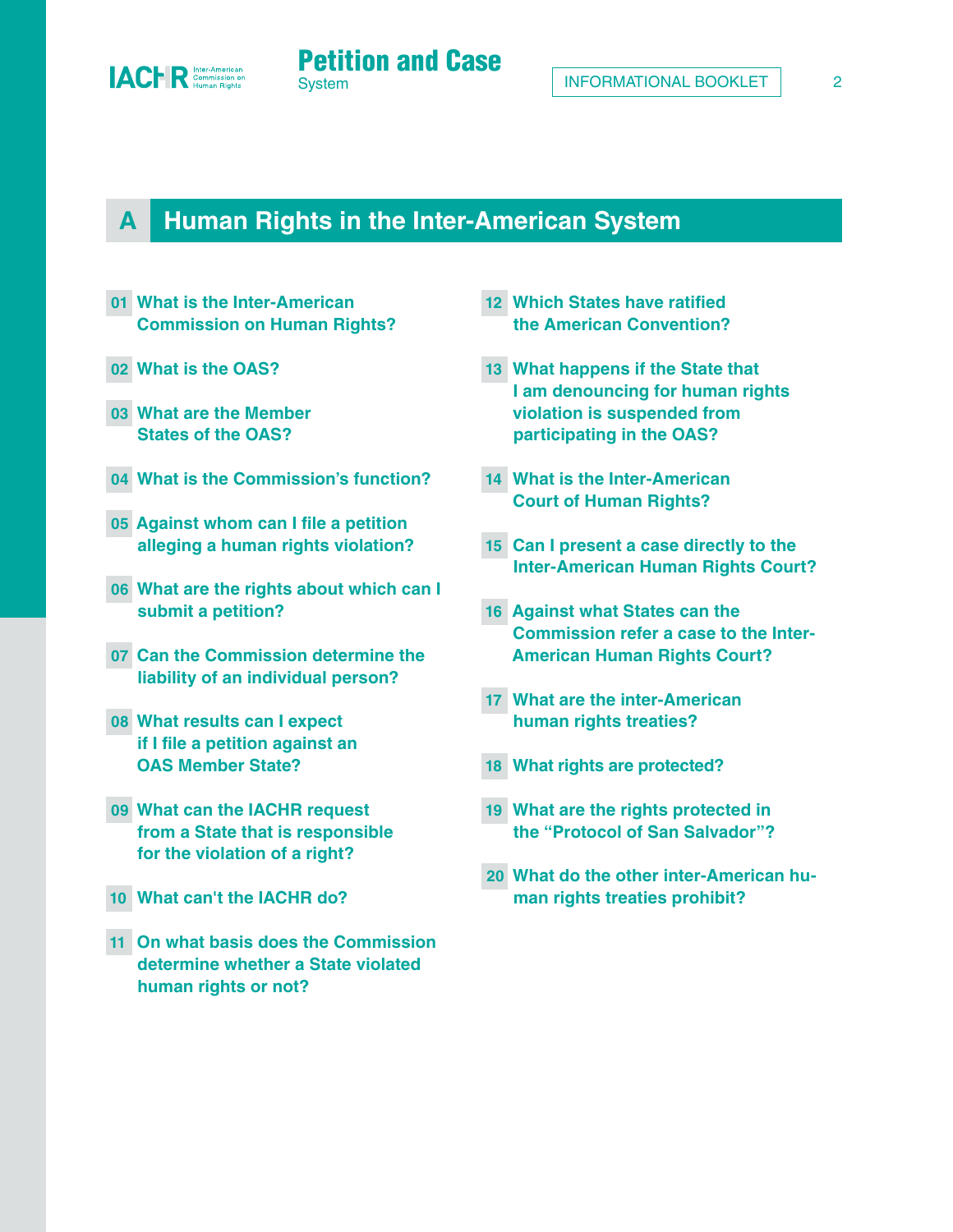

#### **[B](#page-12-0) Guide for submitting a petition**

- **21 [Must I have initiated some judicial](#page-13-0) [proceeding before turning to the](#page-13-0) [Commission?](#page-13-0)**
- **22 What does it mean to exhaust domestic judicial remedie[s?](#page-13-0)**
- **23 [What are the domestic judicial](#page-13-0) [remedies that need to be exhausted?](#page-13-0)**
- **24 [What are the exceptions to](#page-14-0) [exhaustion of domestic remedies?](#page-14-0)**
- **25 [When should I submit my petition?](#page-14-0)**
- **26 [Can the Commission and the](#page-14-0) [Inter-American Court of Human](#page-14-0) [Rights review decisions issued](#page-14-0) [by domestic courts?](#page-14-0)**
- **27 [Who can file a complaint](#page-15-0) [before the Commission?](#page-15-0)**
- **28 [Can the Commission keep the identity](#page-15-0)  [of the alleged victim confidential?](#page-15-0)**
- **29 [Can the Commission keep the](#page-16-0) [petitioner's identity confidential?](#page-16-0)**
- **30 [In what language should](#page-16-0) [I file my petition?](#page-16-0)**
- **31 [Do I need a lawyer to file my petition?](#page-16-0)**
- **32 [Is there a fee for filing my petition?](#page-16-0)**
- **33 [What should I include in my petition?](#page-17-0)**
- **34 [What requirements must](#page-17-0) [the petition annexes meet?](#page-17-0)**
- **35 [Where should I send my petition?](#page-18-0)**
- **36 [Should I go to the Commission's](#page-19-0) [headquarters at some point?](#page-19-0)**
- **37 [How can I be sure that the](#page-19-0) [Commission received the complaint?](#page-19-0)**
- **38 [After sending my petition, may](#page-19-0) [I submit additional information?](#page-19-0)**
- **39 [What happens once the](#page-19-0) [petition is received?](#page-19-0)**
- **40 [What happens once the preliminary](#page-20-0) [evaluation of the petition is completed?](#page-20-0)**
- **41 [What does it mean that my petition](#page-20-0) [is in the admissibility stage?](#page-20-0)**
- **42 [What happens once a petition](#page-20-0) [is found admissible?](#page-20-0)**
- **43 [Can a friendly settlement](#page-20-0) [be reached with the State?](#page-20-0)**
- **44 [What happens if the Commission](#page-21-0) [decides that the State is responsible](#page-21-0) [for the human rights violations?](#page-21-0)**
- **45 [What happens if the State does not](#page-21-0)  [comply with the recommendations?](#page-21-0)**
- **46 [What happens if the Commission](#page-21-0) [decides to refer the case to the](#page-21-0) [Inter-American Human Rights Court?](#page-21-0)**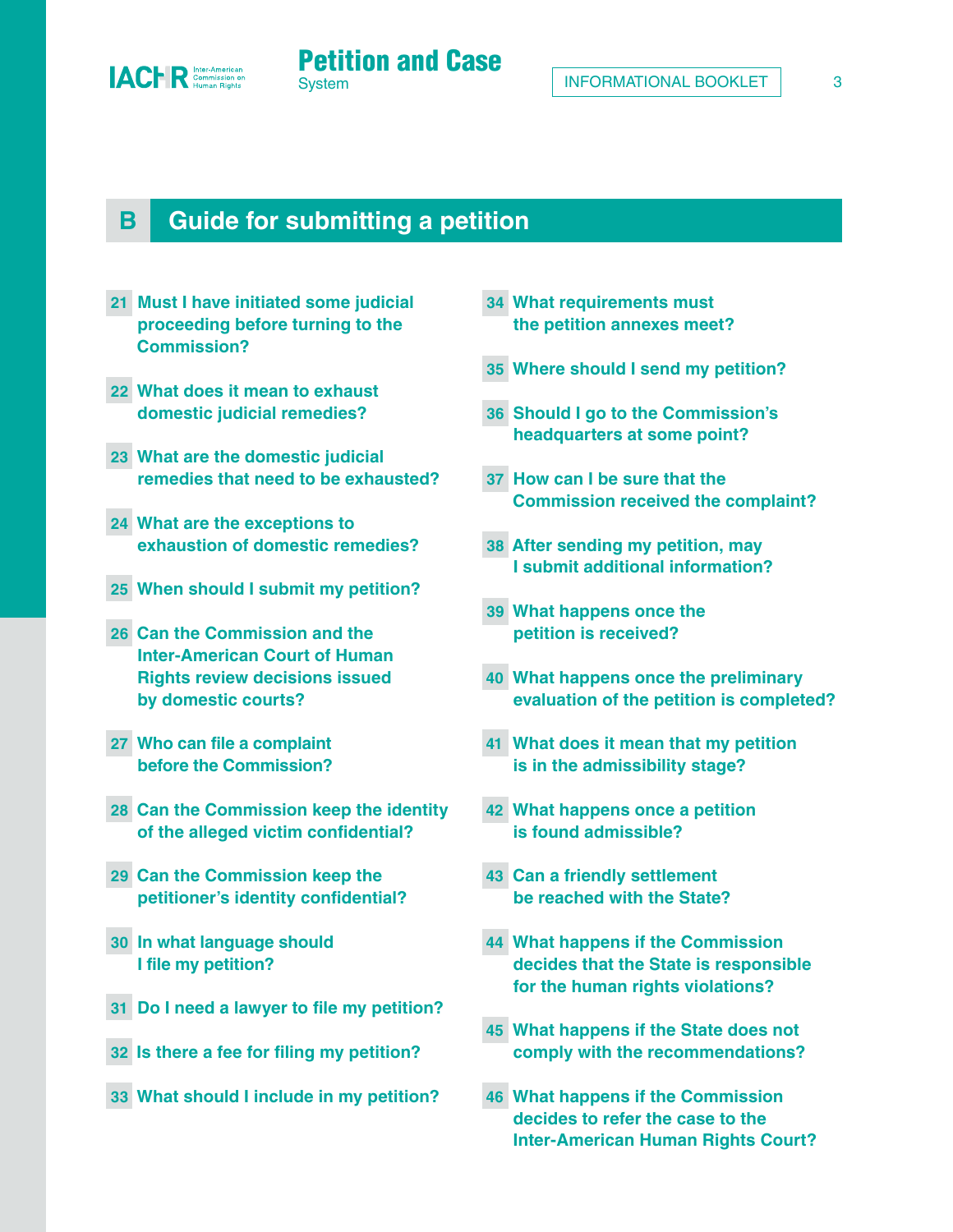<span id="page-3-0"></span>



**A** 

# Human Rights in the Inter-American System

#### **What is the Inter-American Human Rights System?**

It is a regional system for the promotion and protection of human rights, and it comprises two bodies: the Inter-American Commission on Human Rights ("IACHR" or "the Commission") and the Inter-American Court of Human Rights ("Court" or "Inter-American Court"), which monitor compliance by the Member States of the Organization of American States ("OAS") with the obligations they have undertaken on human rights.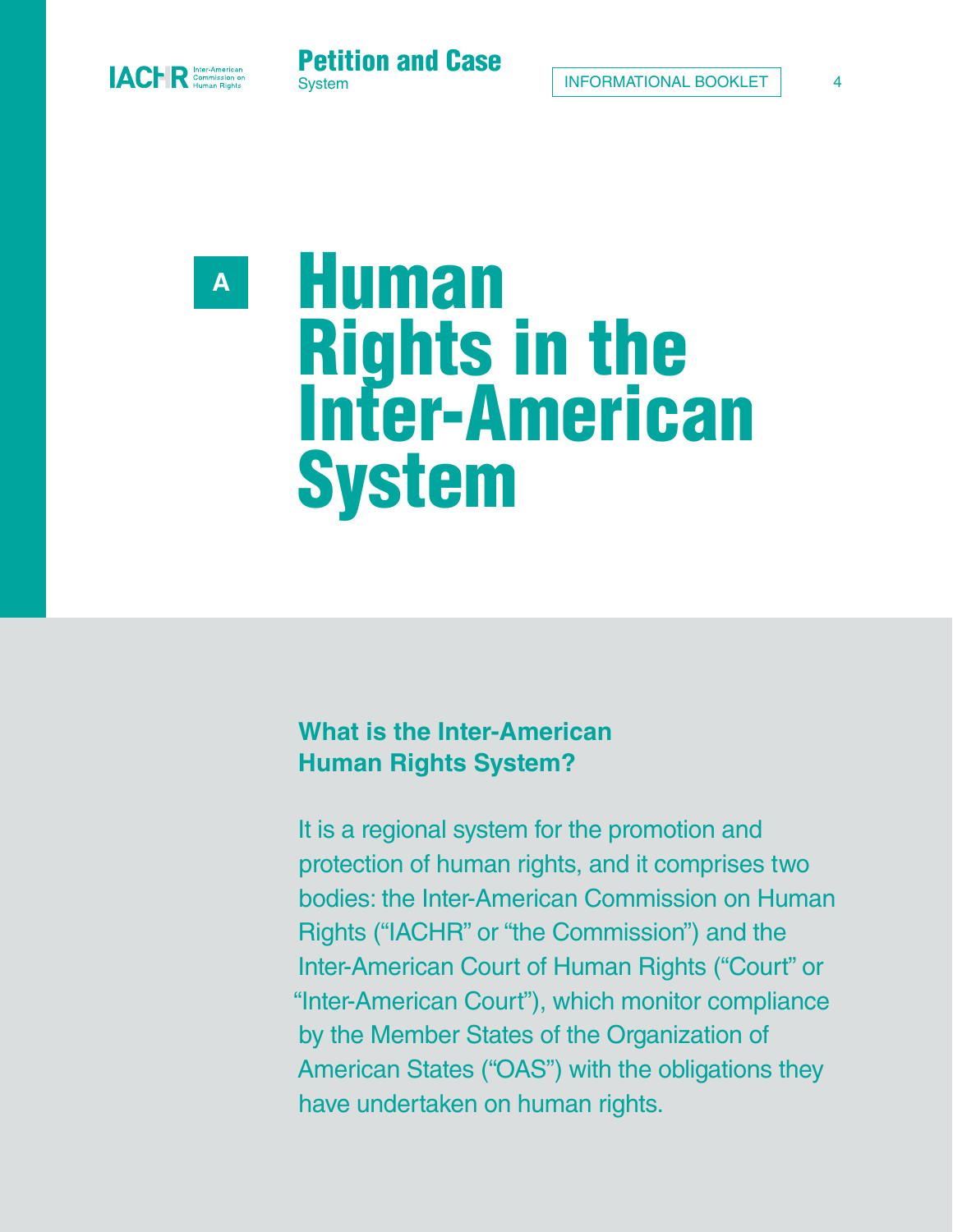## **01 What is the Inter-American Commission on Human Rights?**

Petition and Case

**System** 

The Commission is a principal and autonomous body of the OAS established in 1959, whose [mandate](https://www.oas.org/en/iachr/jsForm/?File=/en/iachr/mandate/functions.asp) stems from the Charter of the OAS. The Commission is made up of [seven members](https://www.oas.org/es/CIDH/jsForm/?File=/es/cidh/mandato/composicion.asp), independent experts on human rights, who do not represent any country, and are elected by the OAS General Assembly.

The IACHR has a permanent Executive Secretariat headquartered in Washington, DC, United States, which provides the Commission with professional, technical, and administrative support.

#### **02 What is the OAS?**

<span id="page-4-0"></span>**ACHR** Commission of

The OAS is an organization that brings together • the 35 independent countries of the Americas, and has the following [purposes:](https://www.oas.org/en/about/purpose.asp)

- To strengthen the peace and security of the continent
- To promote and consolidate representative democracy, with due respect for the principle of nonintervention
- To prevent possible causes of difficulties and to ensure the peaceful settlement of disputes that may arise among Member **States**
- To provide for common action on the part of those States in the event of aggression
- To seek the solution of political, juridical, and economic problems that may arise among them
- To promote, by cooperative action, their economic, social, and cultural development
- To eradicate extreme poverty, which constitutes an obstacle to the full democratic development of the peoples of the hemisphere, and
- To achieve an effective limitation of conventional weapons that will make it possible to devote the largest amount of resources to the economic and social development of the Member States.

The OAS has four fundamental pillars for attaining its objectives. These are: democracy, human rights, security, and development. In addition, respect for the fundamental rights of the human being is among the basic principles of the OAS.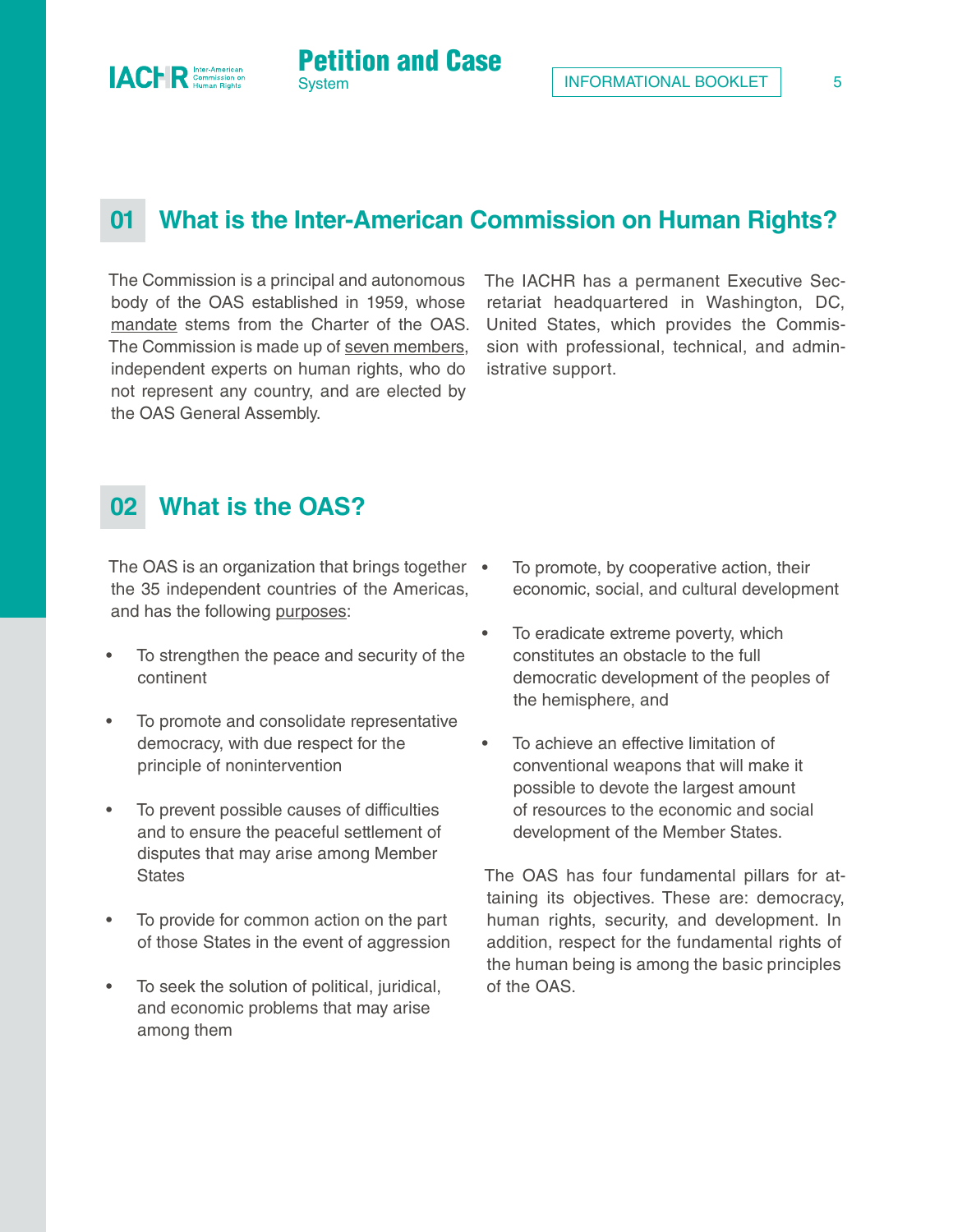INFORMATIONAL BOOKLET | 6

#### **03 What are the Member States of the OAS?**

**Petition and Case** 

The [Member States](https://www.oas.org/en/about/member_states.asp) of the OAS are: Antigua and Barbuda, Argentina, Bahamas, Barbados, Belize, Bolivia, Brazil, Canada, Chile, Colombia, Costa Rica, Cuba, Dominica, Dominican Republic, Ecuador, El Salvador, Grenada, Gua-

temala, Guyana, Haiti, Honduras, Jamaica, Mexico, Nicaragua, Panama, Paraguay, Peru, St. Kitts and Nevis, St. Lucia, St. Vincent and the Grenadines, Suriname, Trinidad and Tobago, United States, Uruguay, and Venezuela.

#### **04 What is the Commission's function?**

The Commission's function is to promote the observance and defense of human rights in the Americas. The Commission performs this function by making visits to the countries, carrying out thematic activities and initiatives, preparing reports on the human rights situation in a certain country or on a particular thematic issue, adopting precautionary measures or requesting provisional measures before the Inter-American Court, and processing and analyzing individual petitions to determine the international responsibility of States for human

rights violations and issuing the recommendations it deems necessary.

The individual petitions examined by the Commission may be submitted by individuals, groups of individuals, or organizations that allege violations of the human rights guaranteed in the American Declaration of the Rights and Duties of Man ("the American Declaration"), the American Convention on Human Rights ("the American Convention"), and other inter-American human rights treaties.

#### **05 Against whom can I file a petition alleging a human rights violation?**

The complaint must be filed against one or more . [Member States](https://www.oas.org/en/about/member_states.asp) of the OAS considered to have violated human rights contained in the American Declaration, the American Convention, and other inter-American human rights treaties.

The State may be responsible for violating hu- $\bullet$ man rights by:

- **action:** as a result of an act by the State or its agents;
- **acquiescence:** as a result of the tacit consent of the State or its agents; or
- **omission:** as a result of the State or its agents failing to take action when they should have done so.

<span id="page-5-0"></span>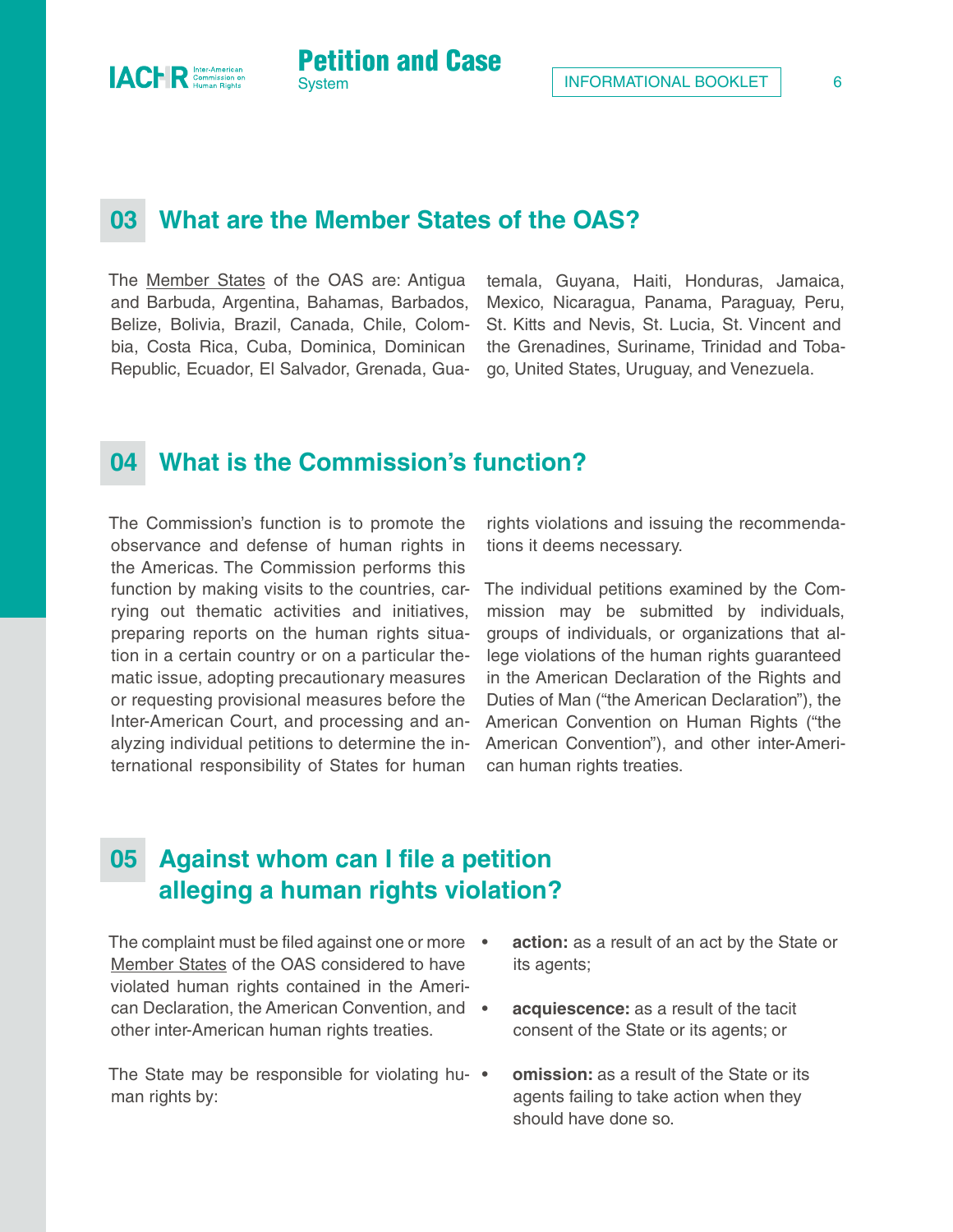# **06 What are the rights about which can I submit a petition?**

**System** 

Petition and Case

The petition must include those rights established in the American Convention and Declaration, as well as other inter-American human right treaties.

<span id="page-6-0"></span>**IACHR** Commission of

#### **07 Can the Commission determine the liability of an individual person?**

The Commission can only determine the international responsibility of an OAS member State for human rights violations or affectations. The

Commission does not have the competence to attribute individual liability, that is, it cannot determine whether an individual person is guilty or not.

## **08 What results can I expect if I file a petition against an OAS Member State?**

The IACHR analyzes and studies the petitions • to determine whether one or more rights established in the Convention and/or American Declaration were violated. Depending on the result • of the analysis carried out, the IACHR may:

- Admit the petition and issue a report of [admissibility or inadmissibility;](#page-23-0)
- Negotiate a [friendly settlement](https://www.oas.org/en/iachr/jsForm/?File=/en/iachr/friendly_settlements/about-friendly-settlements.asp) between the parties;
- Issue a [merit](#page-23-0) report;
- Present the case to the Court IDH requesting that they declare the international responsibility of the State.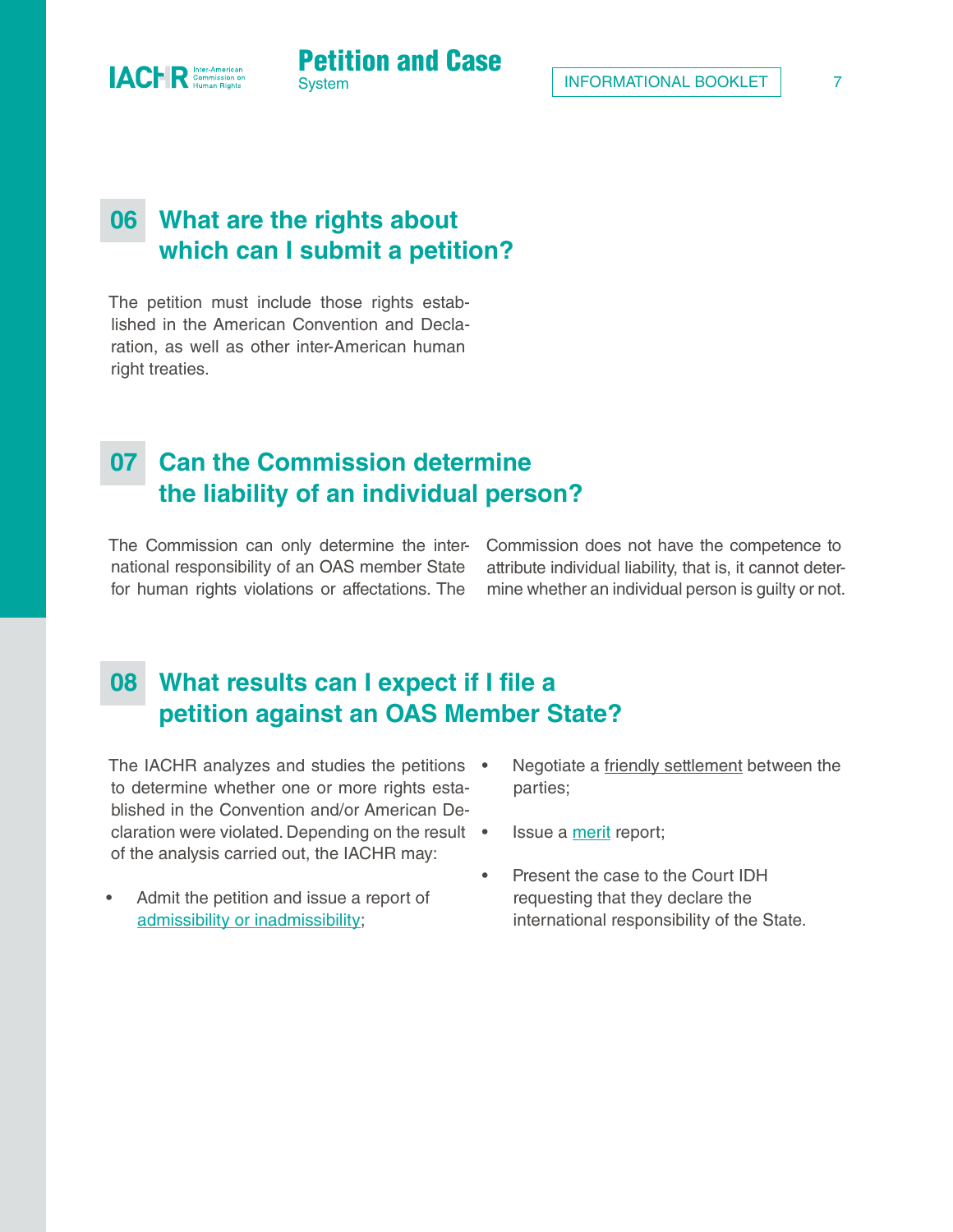# **09 What can the IACHR request from a State that is responsible for the violation of a right?**

**Petition and Case** 

In the case that the Commission determines • that a State is responsible for having violated the human rights of a person or group of people, a report will be issued, and it may include the • following recommendations to the State:

<span id="page-7-0"></span>**IACHR** 

- suspend the acts that violate the human rights;
- investigate and punish people who are responsible;
- repair the damage caused;
- introduce changes to the legal system; and/or
- require the adoption of other measures or state actions.

#### **10 What can't the IACHR do?**

- issue a ruling with respect to a State that is not a member of the OAS;
- provide attorneys to assist in domestic judicial proceedings or to submit a petition or request for precautionary measures before the Commission;
- provide financial aid or work tools to people;
- undertake immigration procedures or process the granting of visas or political asylum.

#### **11 On what basis does the Commission determine whether a State violated human rights or not?**

The Commission examines the petitions in which violations of the American Convention are alleged for those States that have ratified it. For the Member States that have not yet done so, the violation of the rights contained in the

American Declaration can be alleged. The violation of a right protected in another human rights treaty of the system can be alleged to the extent that the State in question has ratified it and under the applicable conditions.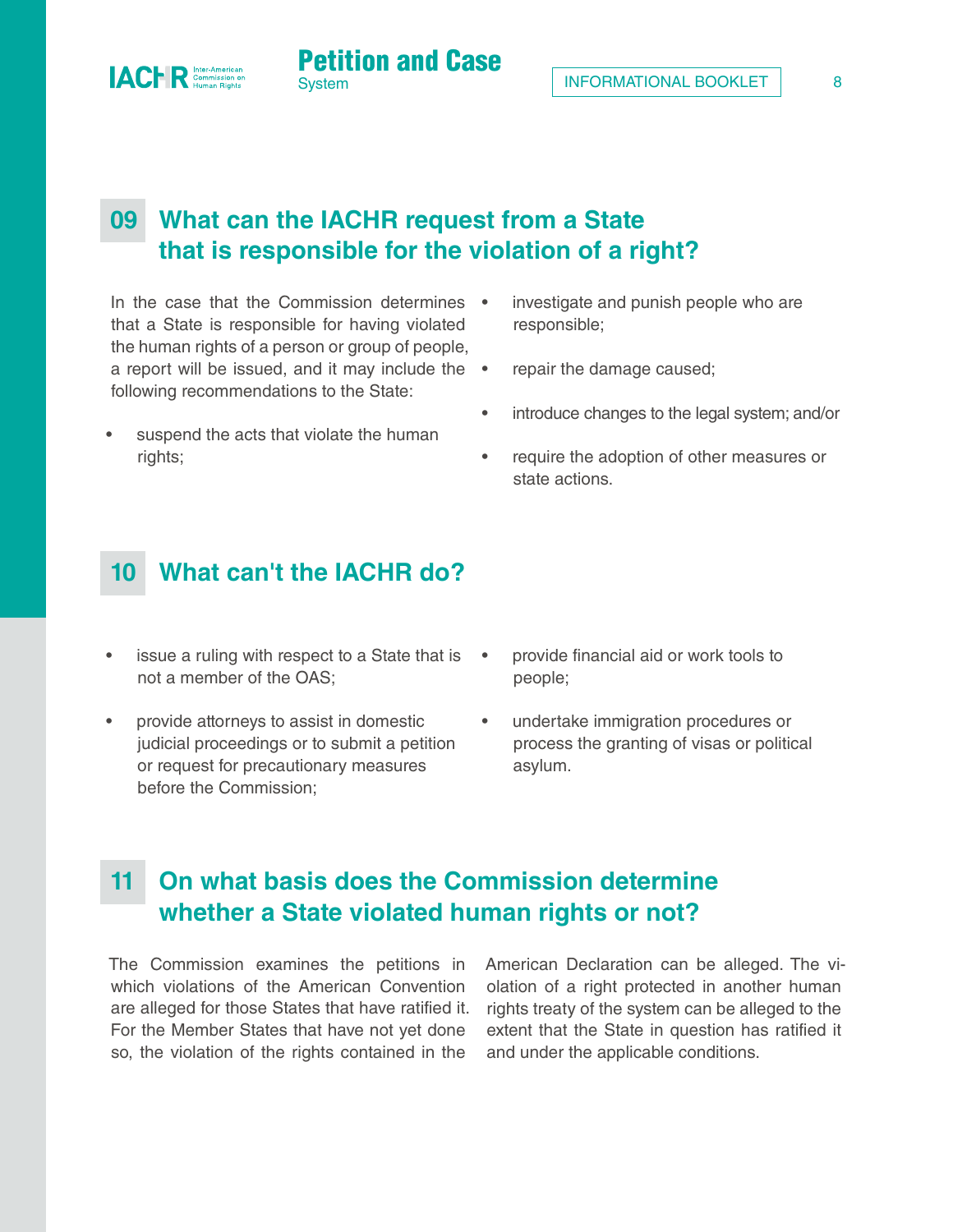<span id="page-8-0"></span>

#### **12 Which States have ratified the American Convention?**

Petition and Case

**System** 

The countries that have ratified the American Convention are: Argentina, Barbados, Bolivia, Brazil, Chile, Colombia, Costa Rica, Dominica, Dominican Republic, Ecuador, El Salvador, Grenada, Guatemala, Haiti, Honduras, Jamaica, Mexico, Nicaragua, Panama, Paraguay, Peru,

Suriname, Trinidad and Tobago<sup>1</sup>, Uruguay, and Venezuela. In relation to all other States of the OAS, the Commission is competent to receive petitions alleging violations of the American Declaration or other inter-American treaties of human rights ratified by the State.

## **13 What happens if the State that I am denouncing for human rights violation is suspended from participating in the OAS?**

In the case that a State is suspended from participating in the OAS, it continues to be obligated to ensure the rights and the Commission continues to be competent to monitor the human rights situation in that country.

#### **14 What is the Inter-American Court of Human Rights?**

The Inter-American Court of Human Rights, installed in 1979, is an autonomous judicial body of the OAS, whose mandate arises from the American Convention. **The Inter-American Court of Human Rights has its headquarters in the city of San José, Costa Rica**, and is composed by seven judges elected in their personal capacity, from the OAS Mem-

ber States. The Inter-American Human Rights Court's objective is to interpret and apply the American Convention and other inter-American human rights treaties, in particular, through the issuance of judgments on cases and advisory opinions. No petitions are presented before the Inter-American Court of Human Rights, as indicated in the numeral 5.

1. Trinidad and Tobago withdrew from the American Convention. The Commission and Inter-American Human Rights Court are competent to examine allegations of human rights violations for rights contained in the American Convention in relation to acts that have occurred or started to occur between May 28th 1991 and May 26th 1999; the Commission maintains competence with respect to the American Declaration.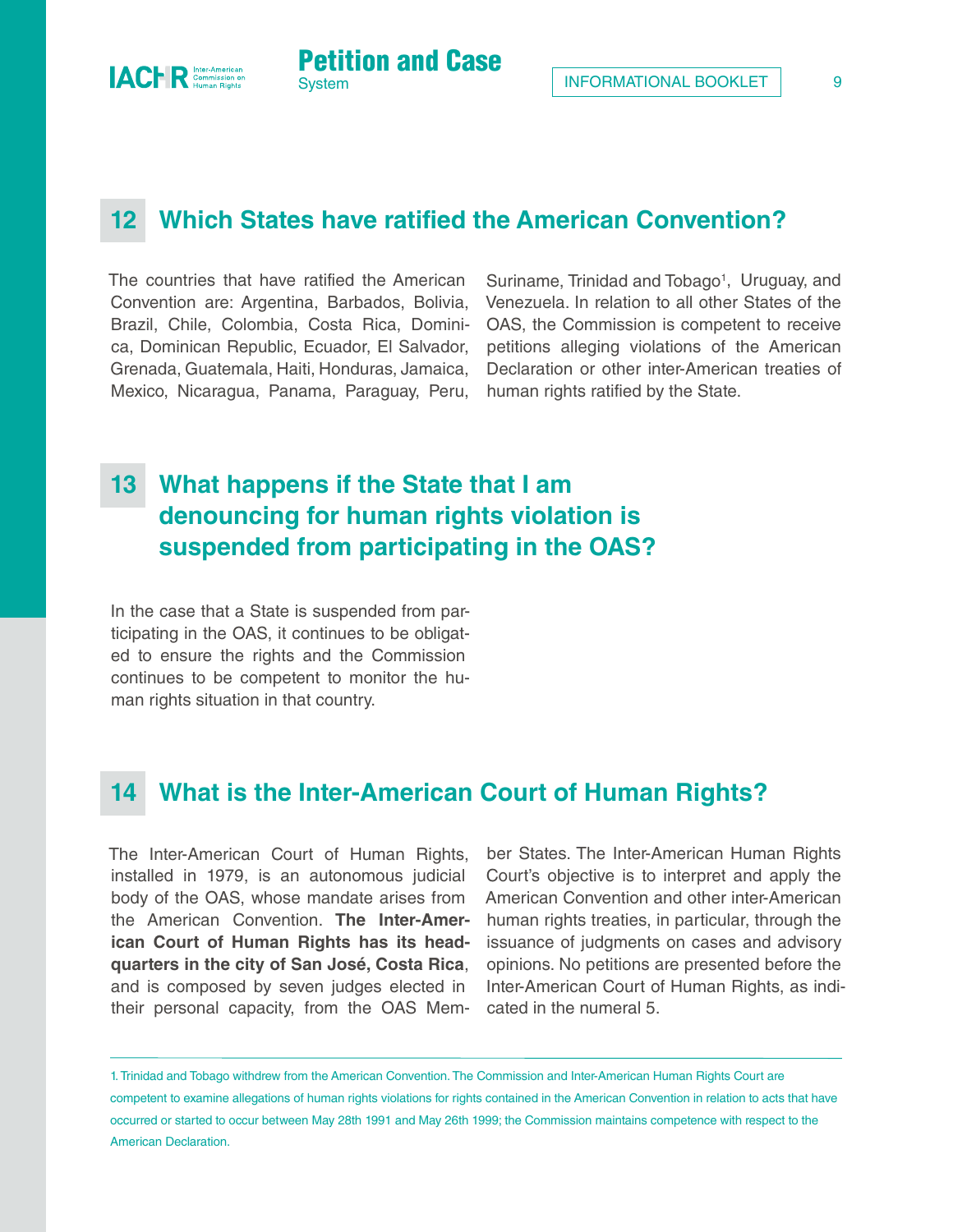

**Petition and Case** 

No. Only the member States and the Commission can submit a case to the Inter-American Human Court of Human Rights. The petitioners or alleged victims cannot go directly to the In-

<span id="page-9-0"></span>**ACHR** Commission of

ter-American Human Rights Court, they must first submit their petition to the Commission and complete the procedure provided for it.

#### **16 Against what States can the Commission refer a case to the Inter- American Human Rights Court?**

The Commission may, when the conditions are met, refer cases to the Inter-American Human Rights Court only with respect to those States that have ratified the American Convention and have previously recognized the contentious jurisdiction of the Court unless a State accepts jurisdiction expressly for a specific case. The States that have

recognized the contentious jurisdiction of the Inter-American Human Rights Court are: Argentina, Barbados, Bolivia, Brazil, Chile, Colombia, Costa Rica, Dominican Republic, Ecuador, El Salvador, Guatemala, Haiti, Honduras, Mexico, Nicaragua, Panama, Paraguay, Peru, Suriname, Trinidad and Tobago<sup>2</sup>, Uruguay and Venezuela.

#### **17 What are the inter-American human rights treaties?**

- American Convention on Human Rights, "Pact of San José, Costa Rica", 1969;
- Inter-American Convention to Prevent and Punish Torture, 1985;
- Additional Protocol to the American Convention in the area of Economic, Social and Cultural Rights, "Protocol of San Salvador", 1988;
- Protocol to the American Convention on Human Rights to Abolish the Death Penalty, . 1990;
- Inter-American Convention on the Prevention, Punishment and Eradication of Violence against Women, "Convention of Belém do Pará," 1994;
- Inter-American Convention on Forced Disappearance of Persons, 1994;
- Inter-American Convention on the Elimination of All Forms of Discrimination against Persons with Disabilities, 1999;
- American Declaration of Rights and Duties of Man, 1948.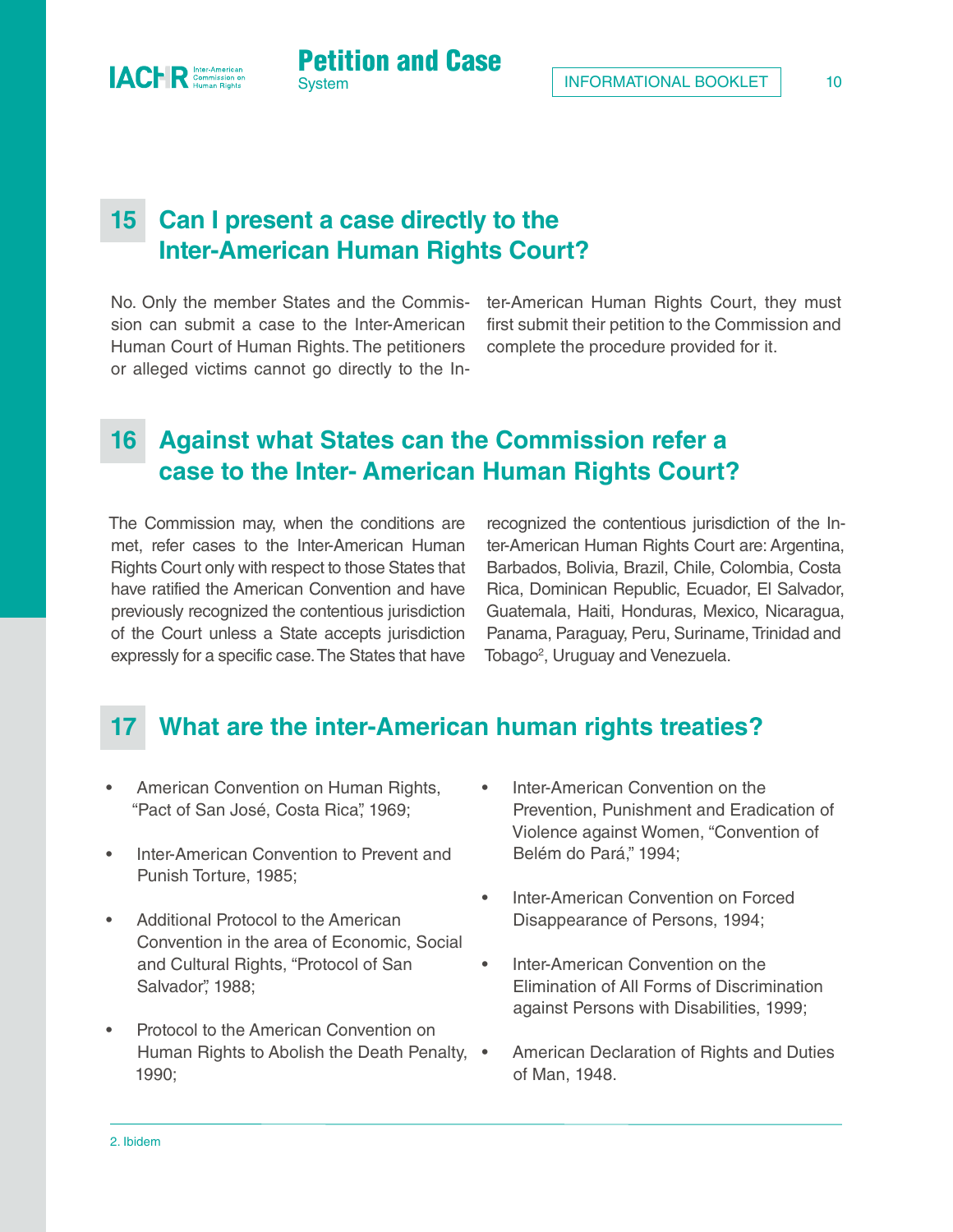<span id="page-10-0"></span>



Although the American Declaration on the Rights and Duties of Man is not a treaty, it is included in the previous list for its indisputable

**System** 

Petition and Case

normative value and for being the main legal instrument that applies when the American Convention is not applicable.

# **18 What rights are protected?**

The American Convention protects the following . rights:

- The right to juridical personality
- The right to life
- The right to humane treatment
- The right of every person not to be subjected to slavery or to involuntary servitude
- The right to personal liberty
- The right to a fair trial
- Principle of legality and non-retroactivity
- The right of every person to be compensated in accordance with the law in the case of having been sentenced in a final judgment through a miscarriage of justice
- The right to privacy
- The right to freedom of conscience and religion
- The right to freedom of thought and expression
- The right of reply
- The right of assembly
- The right to freedom of association
- The rights of the family
- The right to a name
- The rights of the child
- The right to nationality
- The right to property
- Freedom of movement and residence
- The right to participate in government
- The right to equal protection
- The right to judicial protection
- The right to the progressive development of economic, social, and cultural rights

The American Declaration also contains a complete list of the rights that the States must respect and protect. In addition to the rights mentioned above, the American Declaration specifically recognizes the right to work and to fair remuneration, the right to social security, the right to the benefits of culture, and the right to health, among others.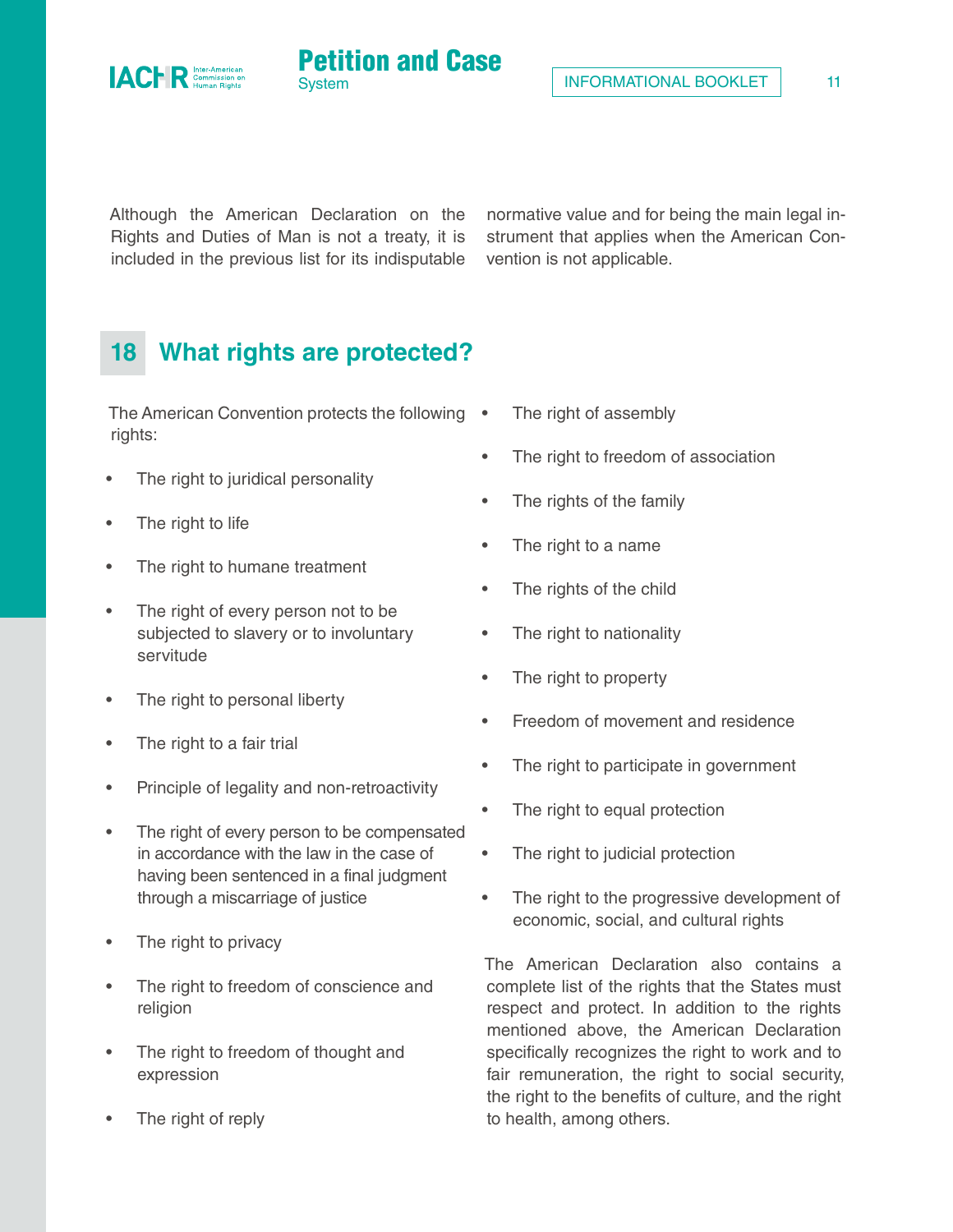#### **19 What are the rights protected in the "Protocol of San Salvador"?**

**Petition and Case** 

The Protocol of San Salvador protects economic, social, and cultural rights, such as the right to education, to organize and join trade unions, to social security, to health, to a healthy environment, to food, and to the benefits of culture.

While the Protocol protects all these rights and the Commission can make observations and recommendations with respect to all of them, the right to education and to organize and join unions are the only ones on which the Commission and the Inter-American Court may rule in the context of an individual petition submitted against a State.

#### **20 What do the other inter-American human rights treaties prohibit?**

The objective of these treaties is to reaffirm the • protection and develop the content of the human rights guaranteed by the American Declaration and the American Convention. These tre-  $\bullet$ aties prohibit, among others, the following acts:

- torture or cruel, inhuman, or degrading punishment;
- reestablishment of the death penalty in those countries that have abolished it;
- physical, sexual, and psychological violence and discrimination against women;
- forced disappearance; and,
- discrimination against persons with disabilities.

Not all the Member States of the OAS have ratified all the treaties indicated in [numeral 17.](#page-9-0) You may find the treaties and ratifications by the States on the [website of the Department of](https://www.oas.org/en/sla/dil/inter_american_treaties.asp)  [International Law \(DIL\) of the OAS.](https://www.oas.org/en/sla/dil/inter_american_treaties.asp)

<span id="page-11-0"></span>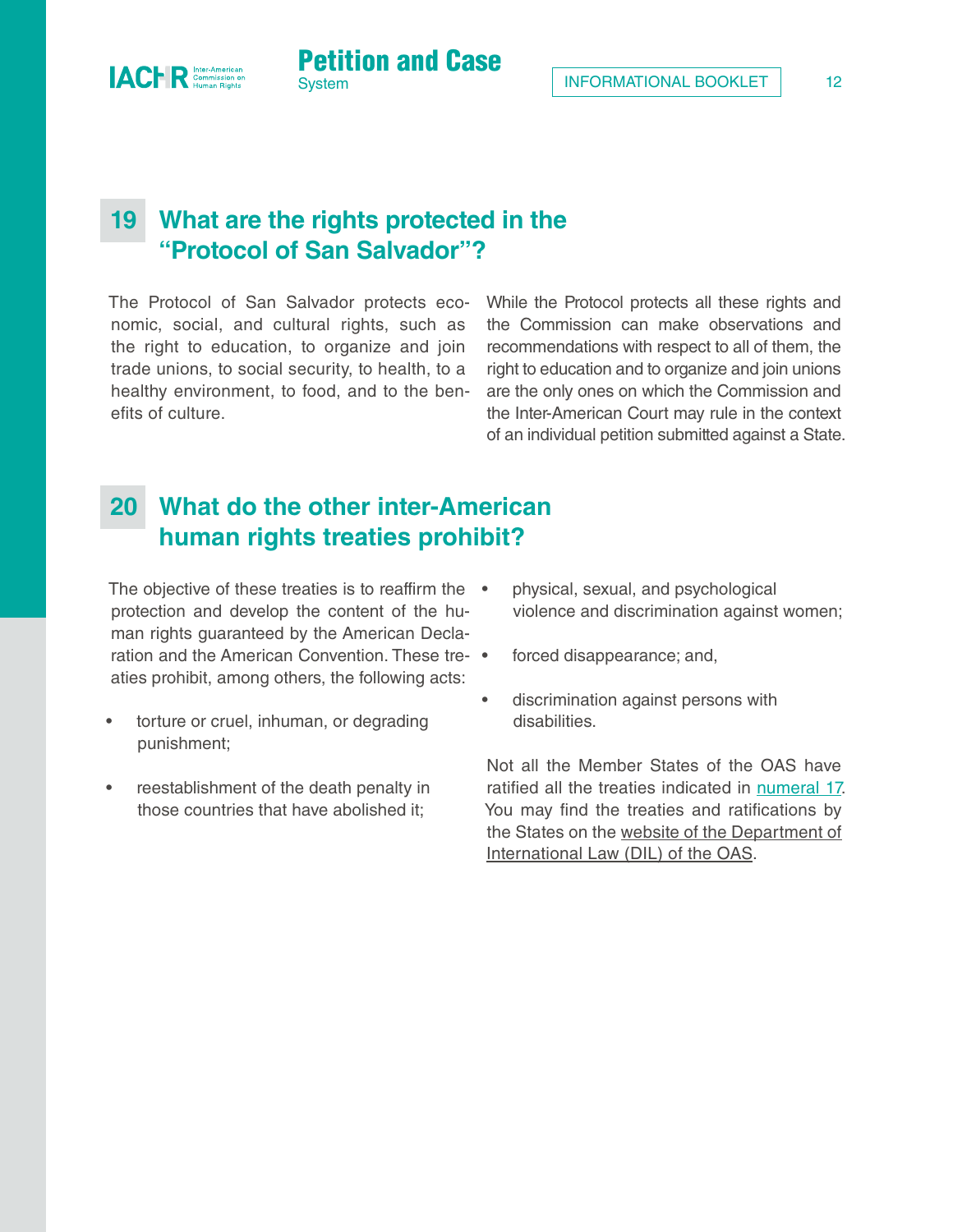<span id="page-12-0"></span>



# Guide for submitting a petition **B**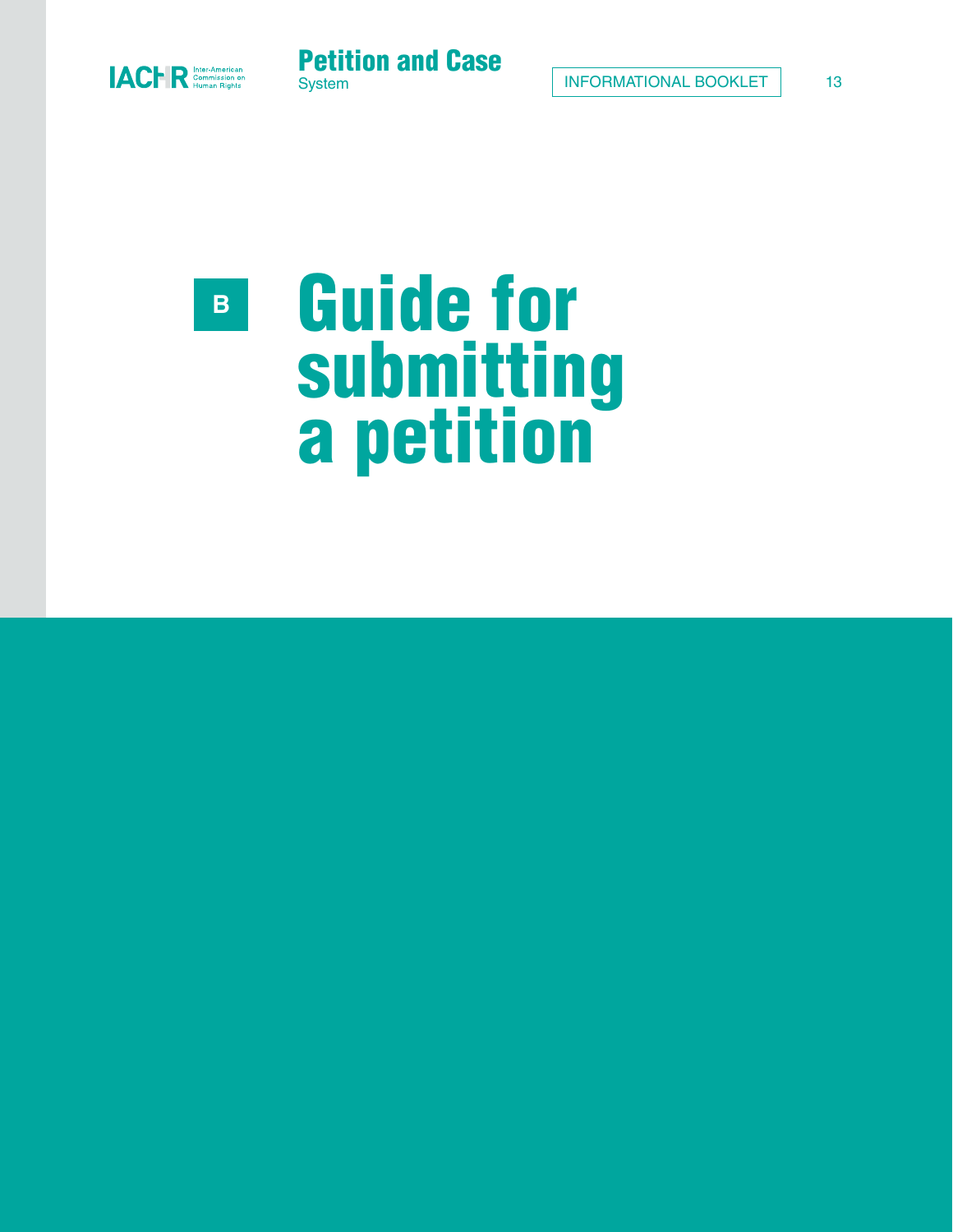<span id="page-13-0"></span>

**Petition and Case** 

#### **21 Must I have initiated some judicial proceeding before turning to the Commission?**

Yes. For the Commission to examine a petition, all domestic judicial remedies must be exhausted in accordance with the legislation in force in the State in question.

#### **22 What does it mean to exhaust domestic judicial remedies?**

It means that those persons who want to file a petition with the Commission must first attempt to have the domestic courts decide on the situation they are denouncing. A person has exhausted domestic remedies when the judicial branch has issued a decision of last resort.

In case that it is not possible to exhaust domestic remedies the reasons will have to be explained since the rule of prior exhaustion of domestic remedies admits exceptions.

## **23 What are the domestic judicial remedies that need to be exhausted?**

They are those that are **adequate** and **effective**.

| <b>Characteristic</b>                                                                                         | <b>Example</b>                                                                                                                                                        |
|---------------------------------------------------------------------------------------------------------------|-----------------------------------------------------------------------------------------------------------------------------------------------------------------------|
| A judicial remedy is <b>adequate</b> when<br>pursuing it may protect the right<br>allegedly violated.         | In the case of an enforced disappearance,<br>an adequate remedy is the one of personal<br>exhibition or habeas corpus.                                                |
| A judicial remedy is <b>effective</b> when it is<br>capable of obtaining the result for which<br>was created. | A remedy is not effective when the State has<br>not ensured its due application by the judicial<br>authorities or when there is unjustified delay<br>in the decision. |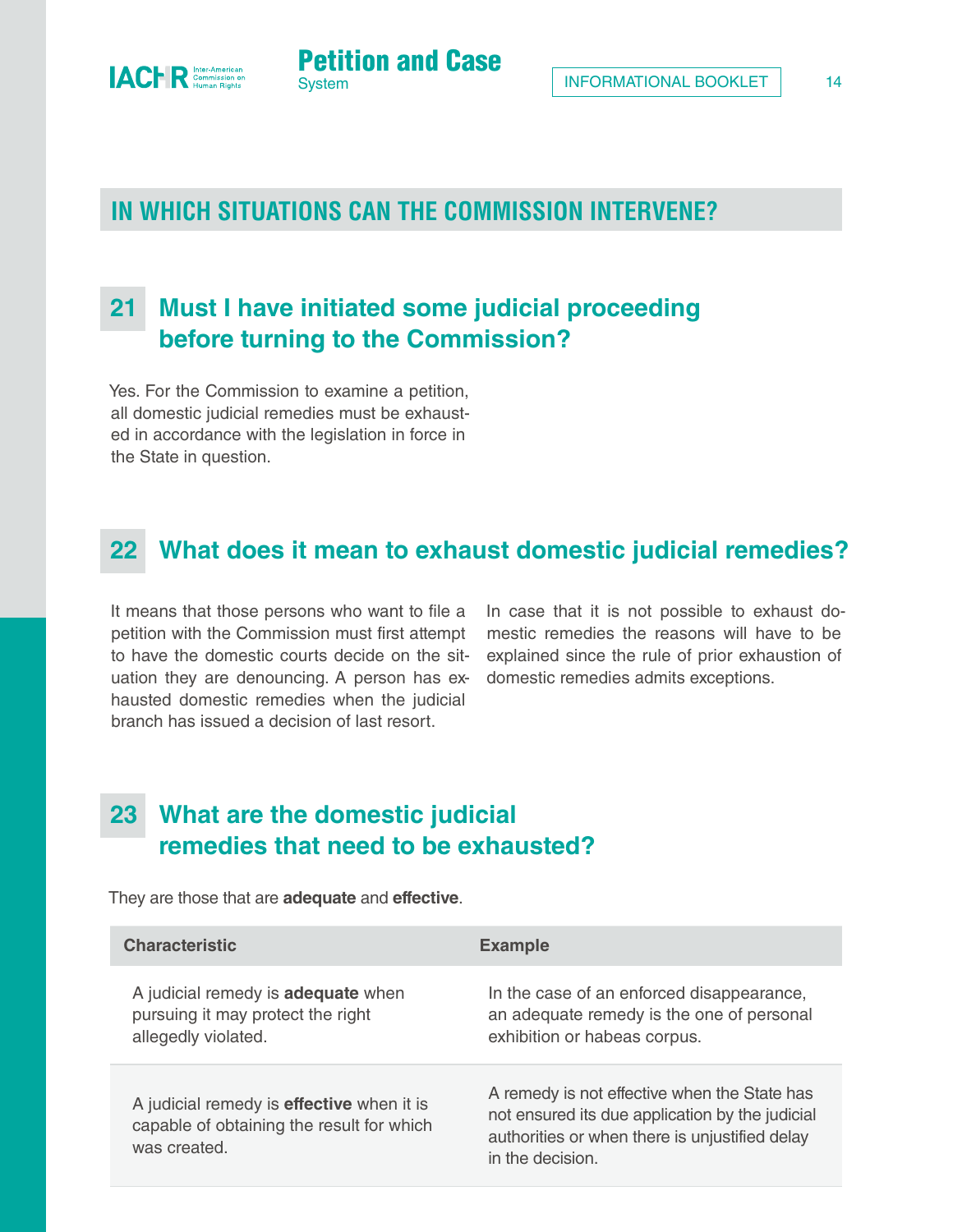

**System** 

<span id="page-14-0"></span>**IACFR** Comer

Petition and Case

The Commission may examine a petition in which domestic remedies have not been exhausted when:

- **A.** domestic laws do not provide due process to protect the rights allegedly violated;
- **B.** the alleged victim did not have access to domestic remedies or was prevented from exhausting them; or
- **C.** there is a delay in issuing a final decision on the case without a valid reason;

Under certain circumstances, a person may be exempted from exhausting domestic remedies. For example, if the person is in a situation of extreme poverty, so critical that is not able to pay an attorney in those cases in which legal assistance is necessary, and as long as the State does not offer this service free of charge.

#### **25 When should I submit my petition?**

The petition must be submitted **within six months** of the date of notification of the final judicial decision that exhausted domestic remedies. When there is an exception to the exhaustion of domestic remedies, the six-month term does not apply. In such cases, the petition must be filed within a reasonable time.

# **26 Can the Commission and the Inter-American Court of Human Rights review decisions issued by domestic courts?**

The mere fact that a court ruling does not satisfy a person's interests does not mean that his or her human rights have been violated. The Commission and Inter-American Court only have competence to review possible violations of the rights protected in the inter-American treaties.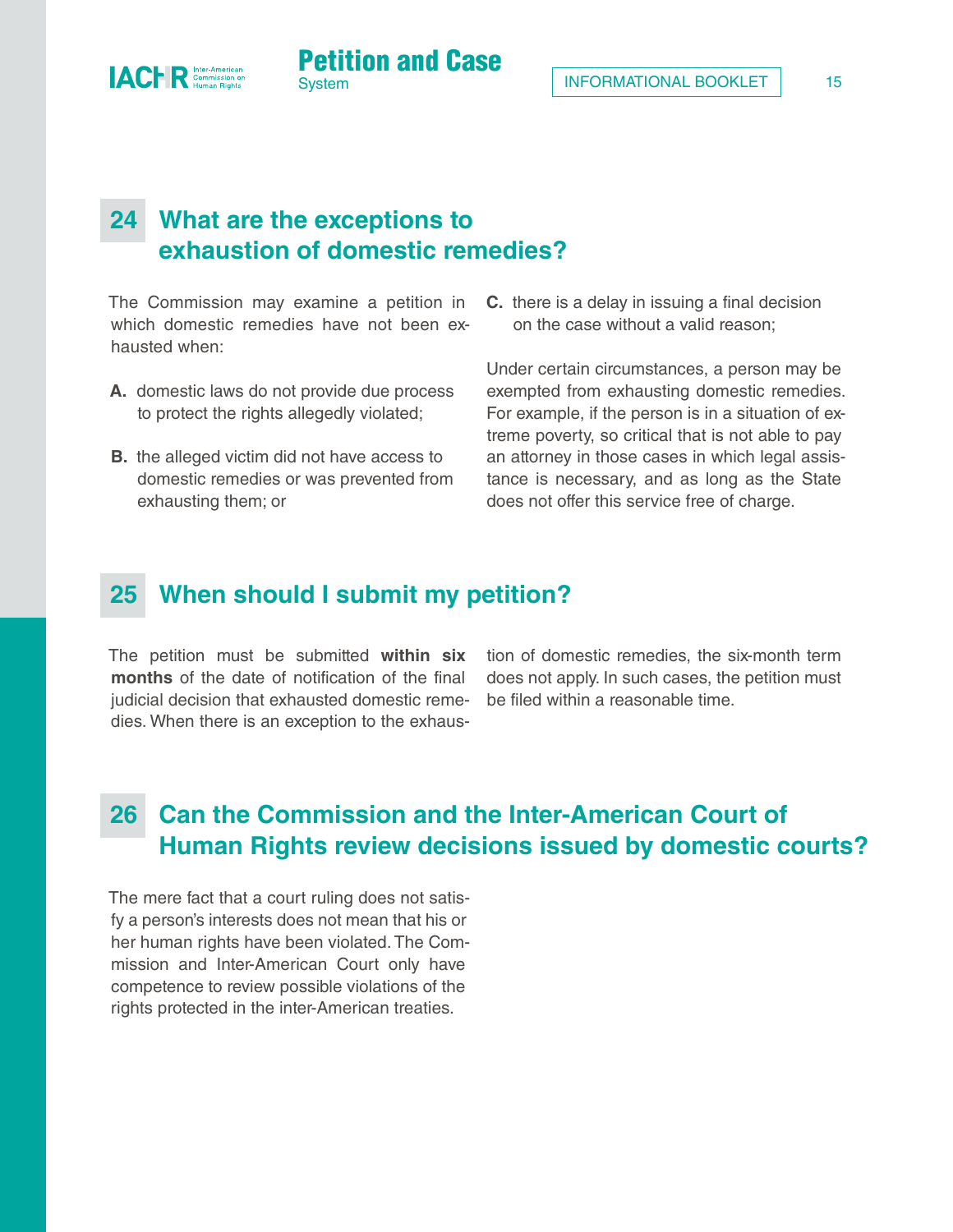#### **HOW CAN I SUBMIT A PETITION?**

<span id="page-15-0"></span>**ACER** Commission of

# **27 Who can file a complaint before the Commission?**

**Petition and Case** 

Any person, group of persons, or organization, on its own or in representation of another, may file a petition alleging a violation of human rights against one or more Member States of the OAS.

A person may be both the petitioner and the al-  $\bullet$ leged victim in a petition.

If the alleged victim wishes to change the rep- $\bullet$ resentation or become a petitioner in his/her own petition, he/she must immediately notify the Commission in writing, since generally, the Commission will maintain communication with

the petitioning party. Also, in the event of a change of address or other contact information, it is important to notify it in writing as soon as possible.

- **Petitioner:** person or group of people who file the petition (petitioning party).
- **Alleged victim(s):** person or group of persons allegedly affected by the facts reported in the petition. The alleged victims must be identified or identifiable.

#### **28 Can the Commission keep the identity of the alleged victim confidential?**

In general, when the Commission addresses the State in relation to a petition, it must communicate the identity of the alleged victim, since the State should be informed of the person who is affected by the facts alleged in the petition. However, if the person has any problem in this regard, the situation can be communicated to the Commission to be considered for identity confidentiality.

In certain cases, the Commission may protect the identity of the alleged victim in the documents that are made public, for example, by substituting the person's complete name with his or her initials. The request to protect the victim's identity must be made to the Commission, with an explanation.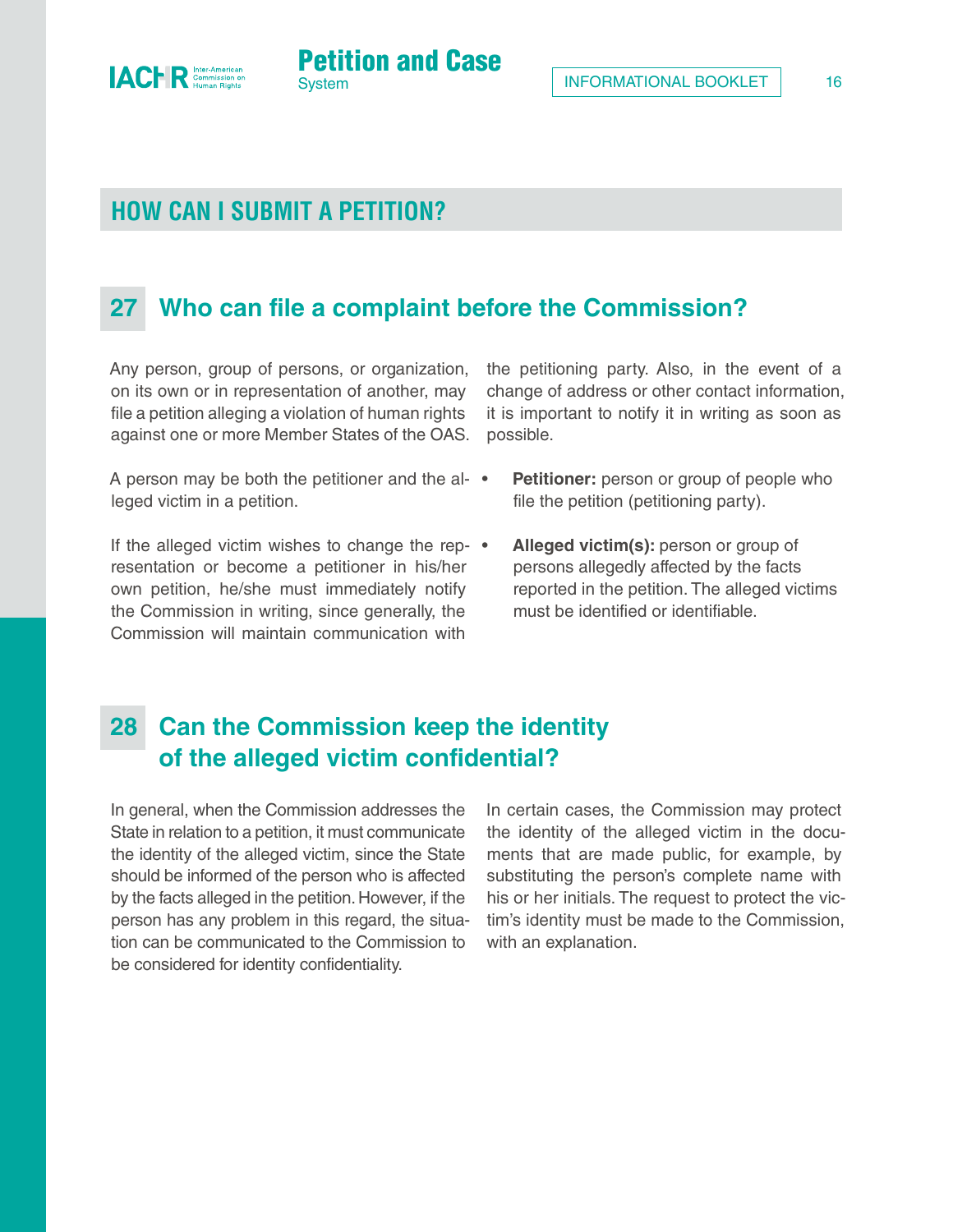

**System** 

Yes. The Commission can keep the petitioner's identity confidential if the petitioner makes an express request in this regard. However, if the petitioner is also the alleged victim, it is important to indicate that, if the petition successfully passes the Study stage, the Commission will inform the

State of the identity of the person in his/her capacity as alleged victim, as indicated in the answer of the previous paragraph, but not your identity as the petitioner. If the person has any inconvenience about it, the situation may be communicated to the Commission for its consideration.

#### **30 In what language should I file my petition?**

Petition and Case

The official languages of the IACHR are:

• Spanish • English

<span id="page-16-0"></span>**IACHR** 

• Portuguese • French

and generally, it is only necessary to send the petition in the official language of the State denounced.

It is important to bear in mind that, if it is decided to process the petition, it must be forwarded to the State in the official language it uses. For this reason, when a petition is not in that language, the Commission may require the petitioning party to seek the means necessary for it to be translated.

#### **31 Do I need a lawyer to file my petition?**

**No.** The Commission does not require the representation of an attorney to file and process the petition.

# **32 Is there a fee for filing my petition?**

**No.** The procedures before the Commission are free of charge.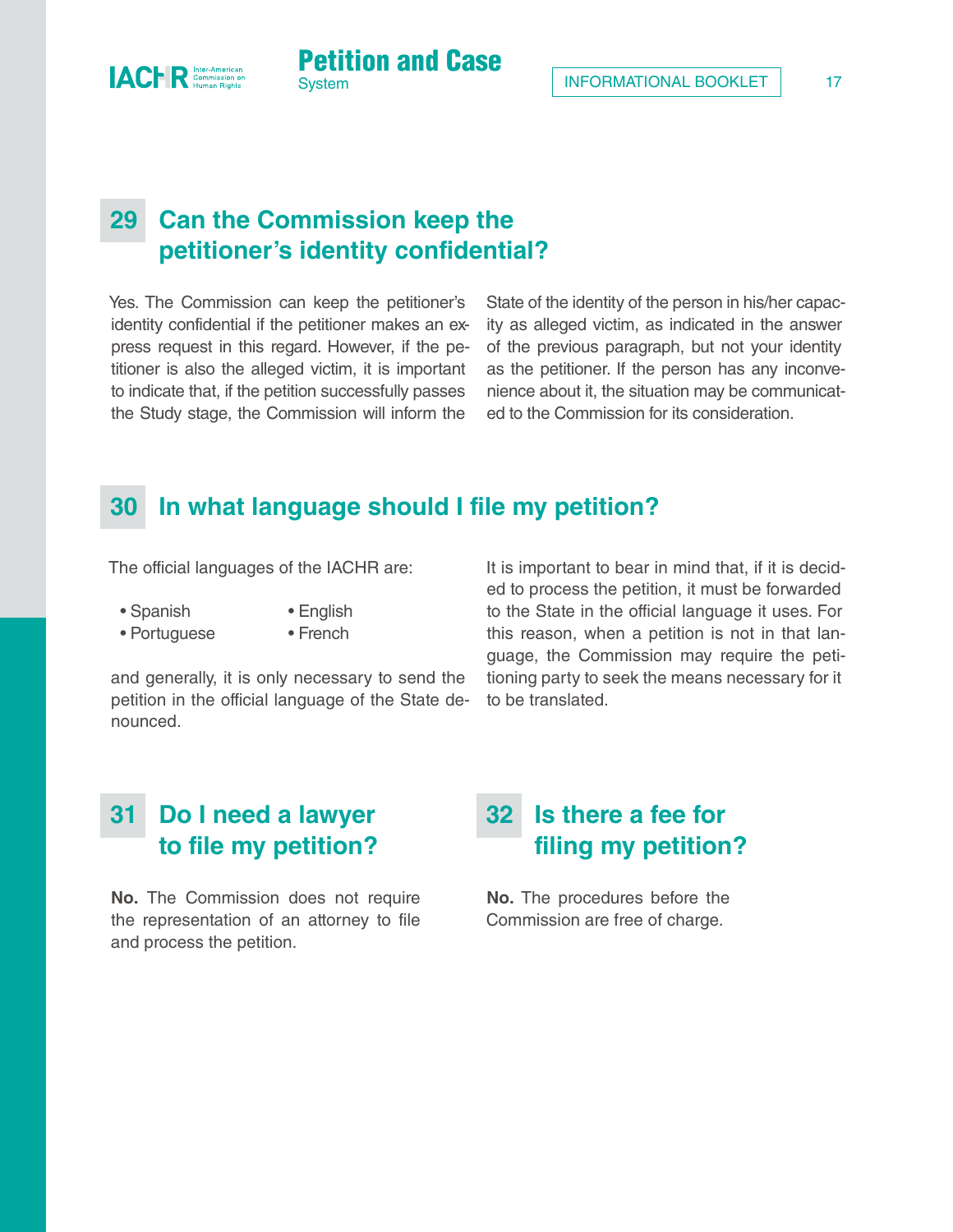

**Petition and Case** 

The form for submitting petitions available on • the [IACHR Individual Petition System Portal](https://www.oas.org/en/iachr/portal/)  (IACHR Portal) was designed to facilitate compliance with the following requirements:

The personal information of the alleged victim(s) and of his/her relatives;

<span id="page-17-0"></span>**ACER** Commission

- the personal information on the petitioner(s), such as complete name, phone number, mailing address, and email;
- a complete, clear, and detailed description of the alleged facts that includes how, when, and where they occurred, as well as the State considered responsible;
- an indication of the State authorities considered responsible;
- if possible, the rights considered violated;

the judicial bodies or authorities in the

State to which one has turned to remedy the alleged violations;

- the response of the State authorities, especially of the judicial courts;
- if possible, uncertified, and legible copies of the principal complaints and motions filed in pursuit of a remedy, and of the domestic judicial decisions and other annexes considered relevant, such as witness statements; and
- an indication as to whether the petition has been submitted to any other international organization competent to resolve cases.

If possible, it is recommended that a list be included numbering the annexes attached to the petition to facilitate their identification.

#### **34 What requirements must the petition annexes meet?**

- Photocopies of documents do not require any formality, that is, it is not necessary that they be certified, notarized or legally authenticated; legible, uncertified copies are sufficient. It is not necessary to send several copies of the same document.
- If the petition and its annexes are sent by postal mail, it is preferable that the documentation is not ringed, bound, or laminated.

As a general rule, the Commission does not return documents that were sent as part of a petition. For this reason, originals or single copies of the documents should not be sent.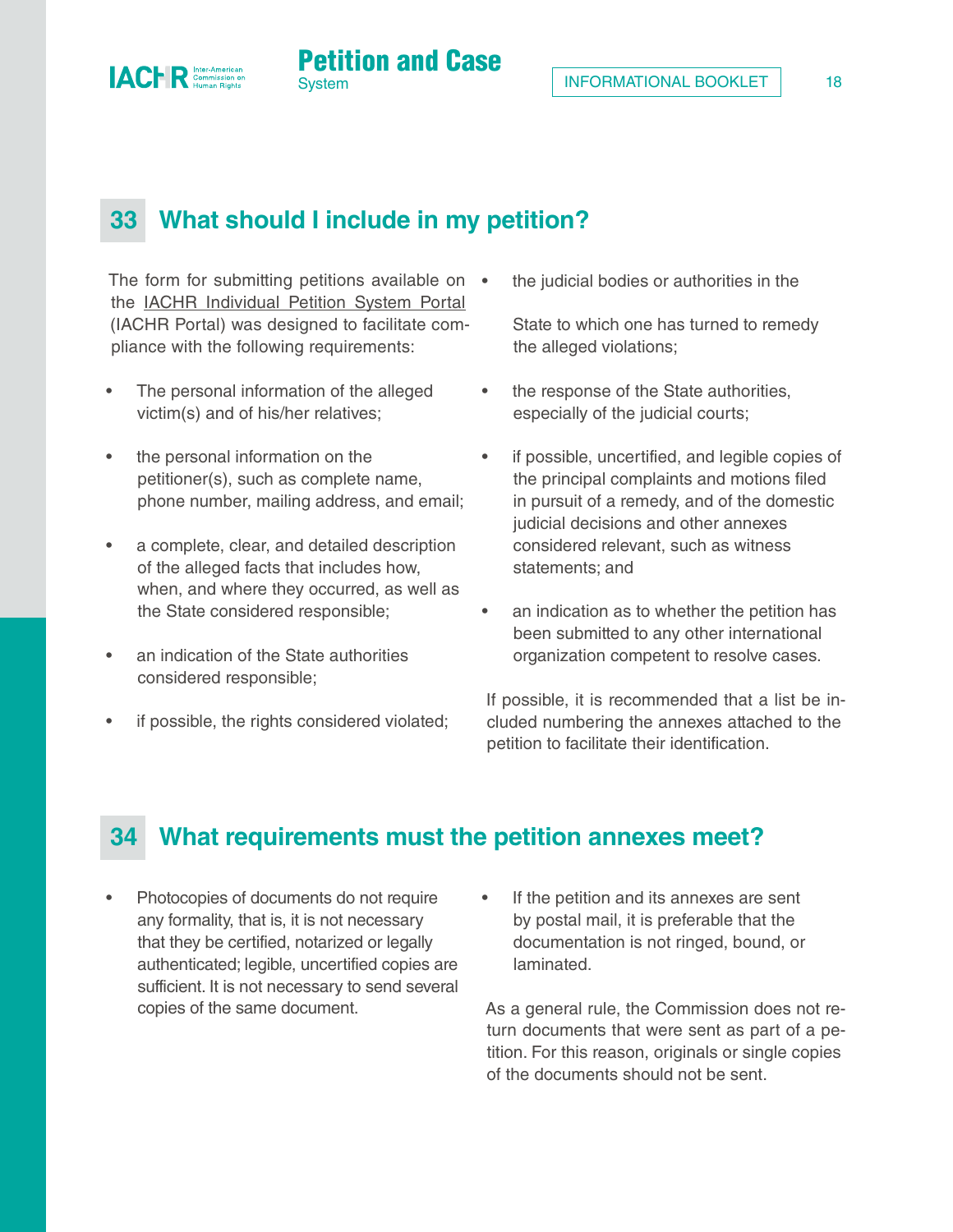

# **35 Where should I send my petition?**

**System** 

Petition and Case

The main route recommended by the IACHR to • present petitions is through the IACHR Portal:

Electronic petitions form: [www.oas.org/en/iachr/portal](https://www.oas.org/en/iachr/portal/)

<span id="page-18-0"></span>**ACHR** Commission of

**Exceptionally**, it can be sent by certified postal • mail: **Inter-American Commission on Human Rights 1889 F Street, N.W. Washington, D.C. 20006 United States**

#### **Important**

The IACHR gives equal treatment to all petitions, processing them based on objective criteria and in chronological order, and not to its form of presentation. Therefore, it is not necessary to go personally to the Inter-American Commission on Human Rights headquarters in Washington D.C. to submit a petition, deliver information or additional documents.

- The Commission is aware that this would entail excessive and unnecessary expense for the petitioning part or for the alleged victims, since there is no impact on the processing of the petition.
- If the petition is submitted through the Portal, it is not necessary to resend it in printed format.
- It is recommended to send only digitalized documents. In addition, do not send original documents or others, like books, videos, magnetic tapes or similar.
- If more space is needed to complete the form, you can use additional sheets to answer the questions or write the petition in a separate document, using the questions included in the form as a guide.
- Every petition or communication sent must be expressly addressed to the Inter-American Commission on Human Rights.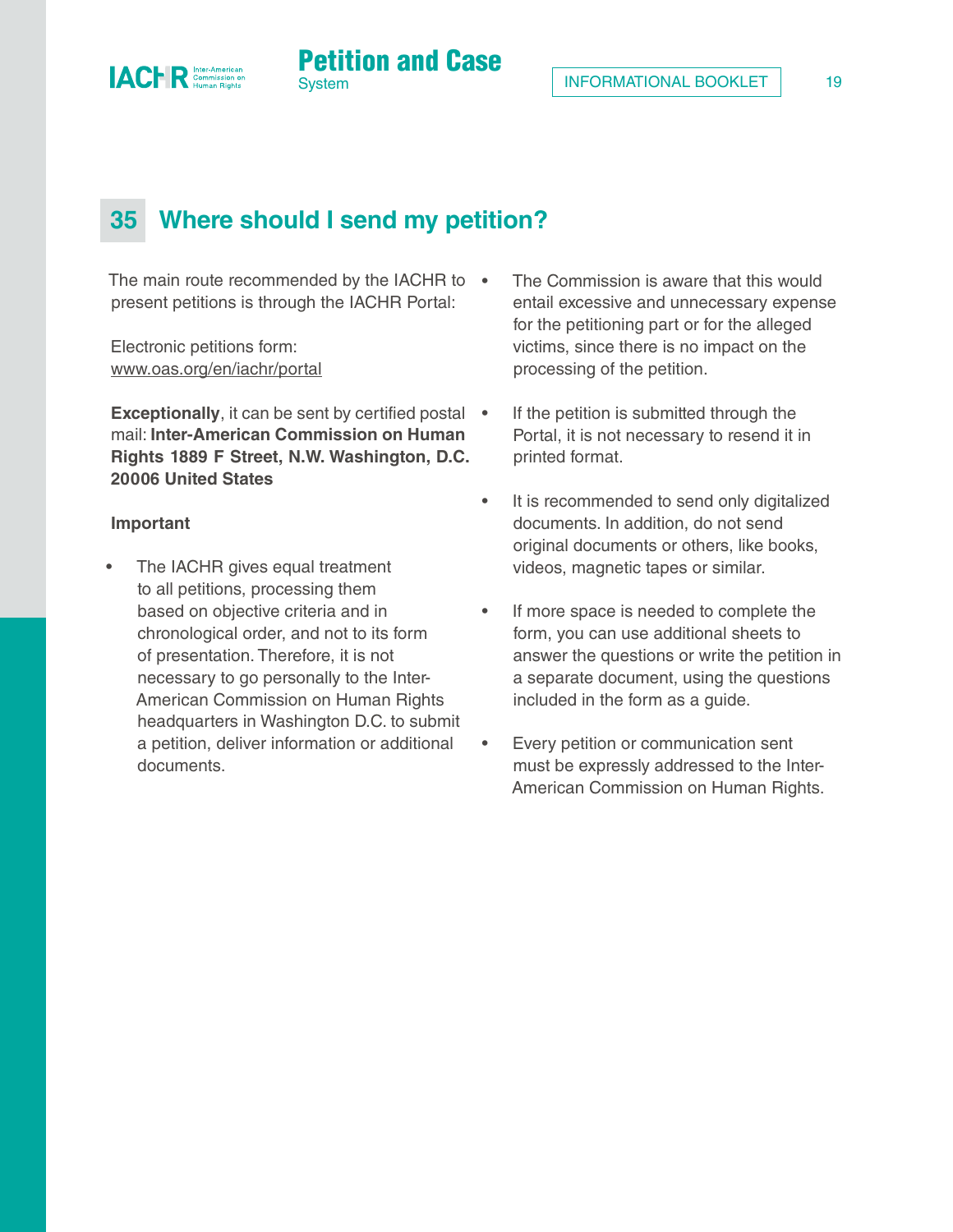#### 20

#### **WHAT IS THE PROCEDURE FOR MY PETITION BEFORE THE COMMISSION?**

**Petition and Case** 

#### **36 Should I go to the Commission's headquarters at some point?**

It is not necessary to come to the Commission, because the procedure is mainly written. In certain cases, and once a petition is processed

(open for processing) and the State is notified, the Commission may convene hearings or working meetings, if necessary.

#### **37 How can I be sure that the Commission received the complaint?**

All requests sent through the Individual Petition System Portal will receive 2 e-mails; the first confirming the submission of the complaint form and the second to report the registration number of the petition and its status.

The IACHR does not send acknowledgments of receipt for petitions received by postal mail. The acknowledgment of receipt for these petitions will be made when notifying the petitioner of any decision adopted.

# **38 After sending my petition, may I submit additional information?**

If necessary, additional information may be submitted through the Portal. All additional information and documents will be included in the file associated with the petition. If the information

was sent by post mail, the petitioner should indicate the reference number of the petition. It is important to notify the Commission immediately of any change in address or e-mail.

#### **39 What happens once the petition is received?**

Once the petition is submitted, it will be at the initial assessment stage. Given the large number of petitions received by the Commission, the preliminary evaluation of a petition may

take some time. All petitions submitted to the IACHR are evaluated and a response is given in due time.

<span id="page-19-0"></span>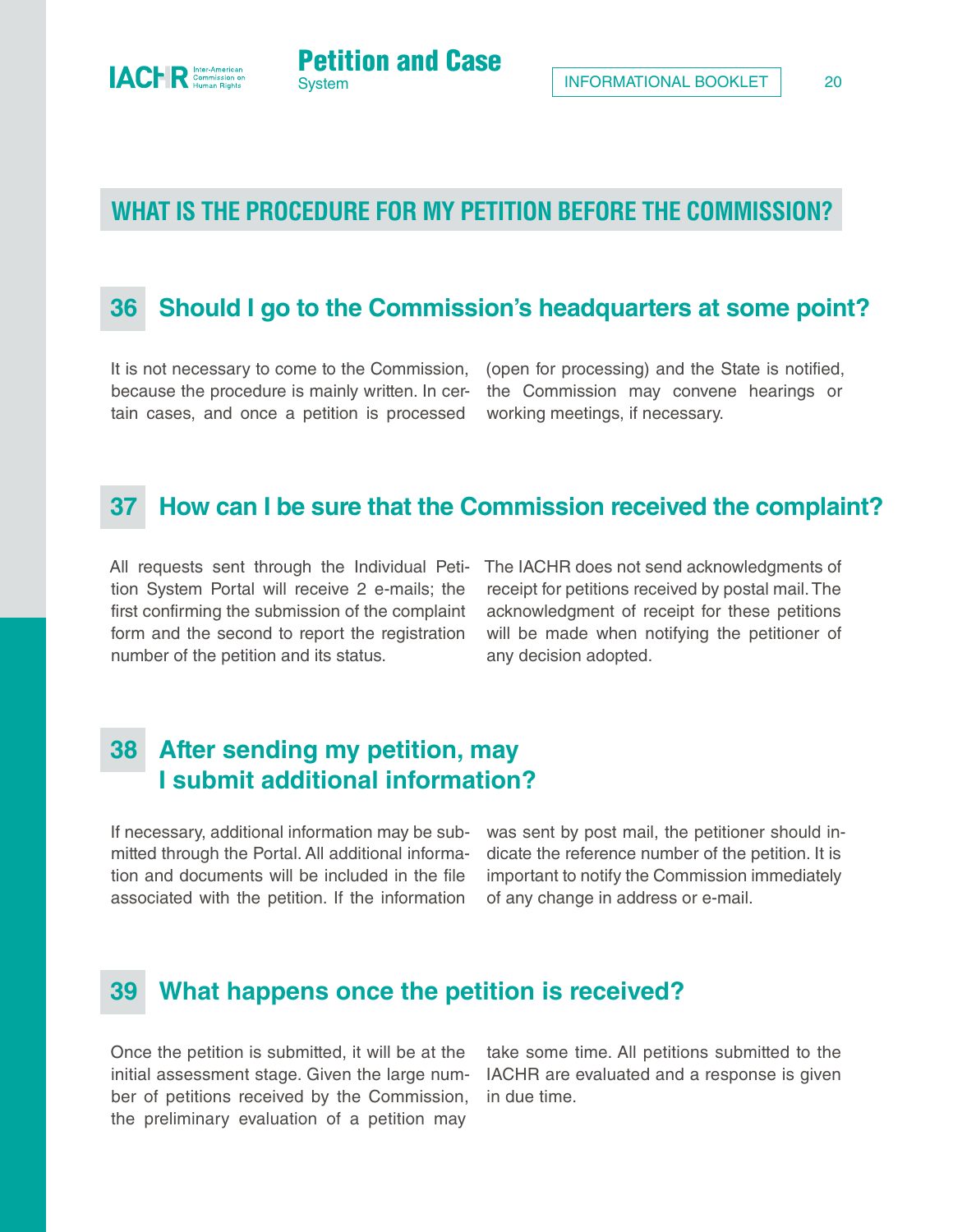## **40 What happens once the preliminary evaluation of the petition is completed?**

**System** 

Petition and Case

After a preliminary evaluation, there may be a decision:

<span id="page-20-0"></span>**IACHR** 

- **A.** [to not open t](#page-23-0)he petition for processing;
- **B.** to request additional information or documentation; or
- **C.** to open the petition for processing. At this moment, the petition will enter the [admissibility stage.](#page-23-0) This decision means that the necessary requirements were met for the Commission to study it, but it is not yet a decision with respect to the subjectmatter presented.

#### **41 What does it mean that my petition is in the admissibility stage?**

It means that the petition submitted will be sent to the State to present its observations. A process of exchange of information begins, in which the Commission may request more information to decide whether the petition is admissible. Any information submitted by a party will be forwarded to the other party. After this exchange of information, the Commission, by preparing a report, decides whether the petition is admissible or inadmissible.

#### **42 What happens once a petition is found admissible?**

When a petition is admissible, the Commission will analyze the parties' allegations and the evidence submitted. In this stage, the Inter American Commission on Human Rights may ask the

State and the petitioner for more information, evidence, or documents and, if necessary, may convene a hearing or working meeting.

#### **43 Can a friendly settlement be reached with the State?**

Yes. It is a process that depends on the will of the parties and consists of negotiations aimed at resolving the matter without the need to complete the contradictory process, and which takes place under the Commission's supervision. If it is not possible to reach a friendly settlement, the Commission will continue analyzing the parties' allegations and will decide on the case, determining whether the State is or is not responsible for the alleged violations.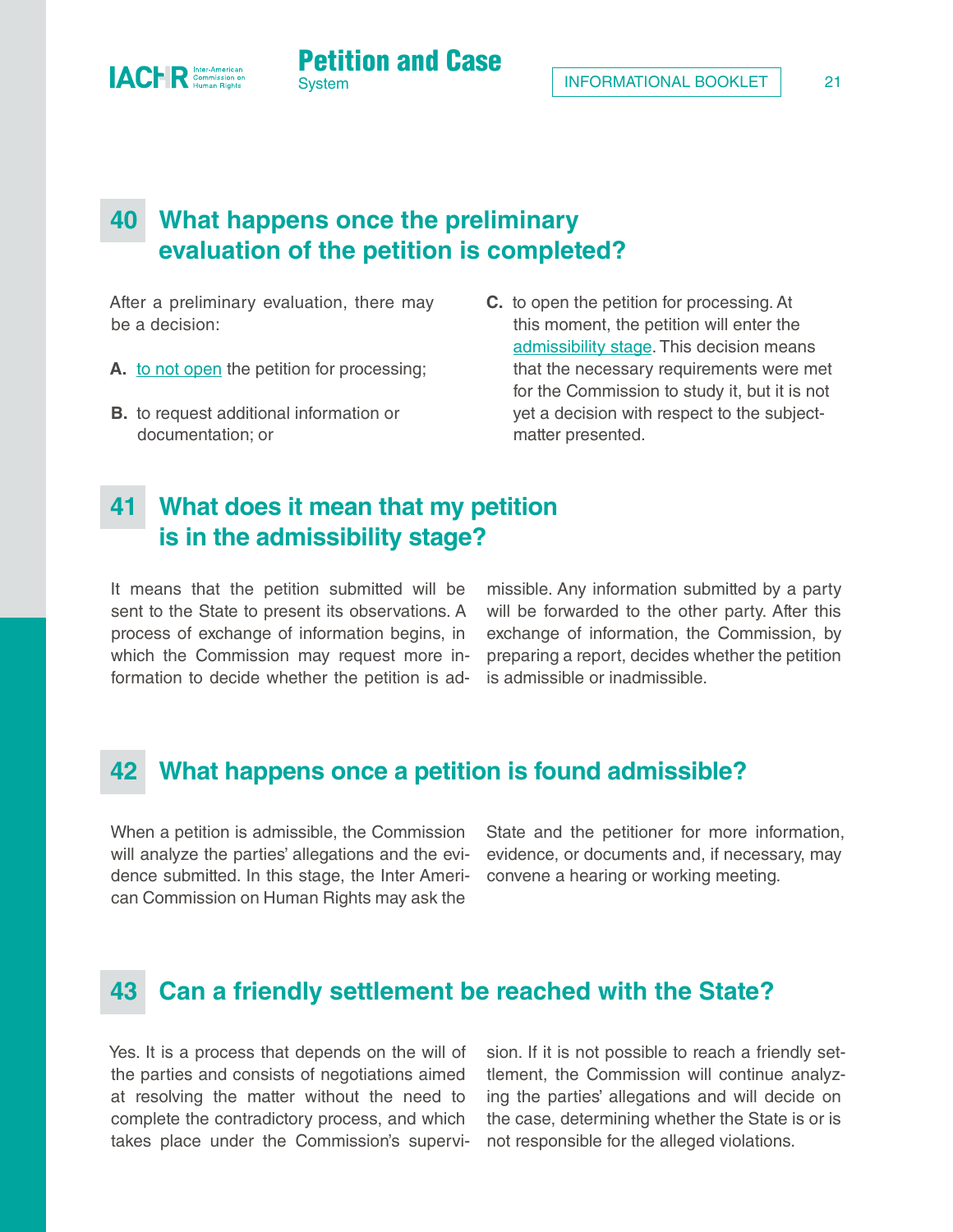• making reparation for the harm caused;

• requiring the adoption of other measures or

• making changes to the law; and/or

actions by the State.

# **44 What happens if the Commission decides that the State is responsible for the human rights violations?**

**Petition and Case** 

The Commission will issue a report on the merits • that will include recommendations to the State that may be aimed at:

• bringing a halt to the acts that are in violation of human rights;

<span id="page-21-0"></span>**IACHR** Commission of

• clarifying the facts, carrying out an official investigation, and imposing a sanction;

# **45 What happens if the State does not comply with the recommendations?**

The Commission will decide:

- to publish the case; or
- to refer the case to the Inter-American Court of Human Rights if it considers it appropriate.

# **46 What happens if the Commission decides to refer the case to the Inter-American Human Rights Court?**

If the Commission decides to refer the case to the Inter-American Human Rights Court, the Court will analyze it and issue a reasoned judgment. The Commission, the State, and the victim(s) participate in the process before the Inter-American Human Rights Court.

**For other inquiries or additional information, we suggest visiting the "frequently asked questions" area of the [User Support and](https://www.oas.org/en/iachr/jsForm/?File=/en/iachr/usersupport/default.asp)  [Management of Information Section](https://www.oas.org/en/iachr/jsForm/?File=/en/iachr/usersupport/default.asp).**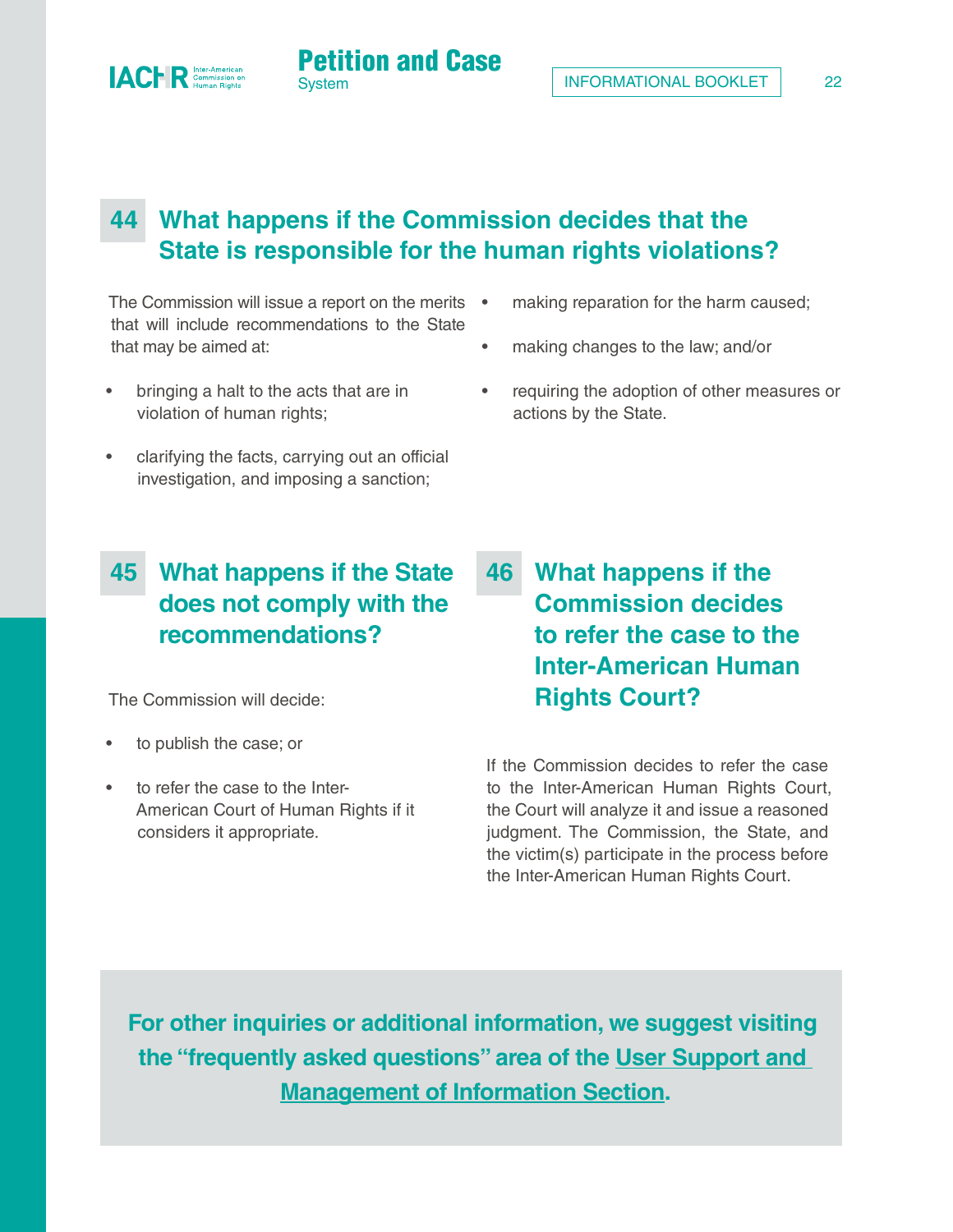

# **Step by Step the procedural steps and stages of petitions and cases**

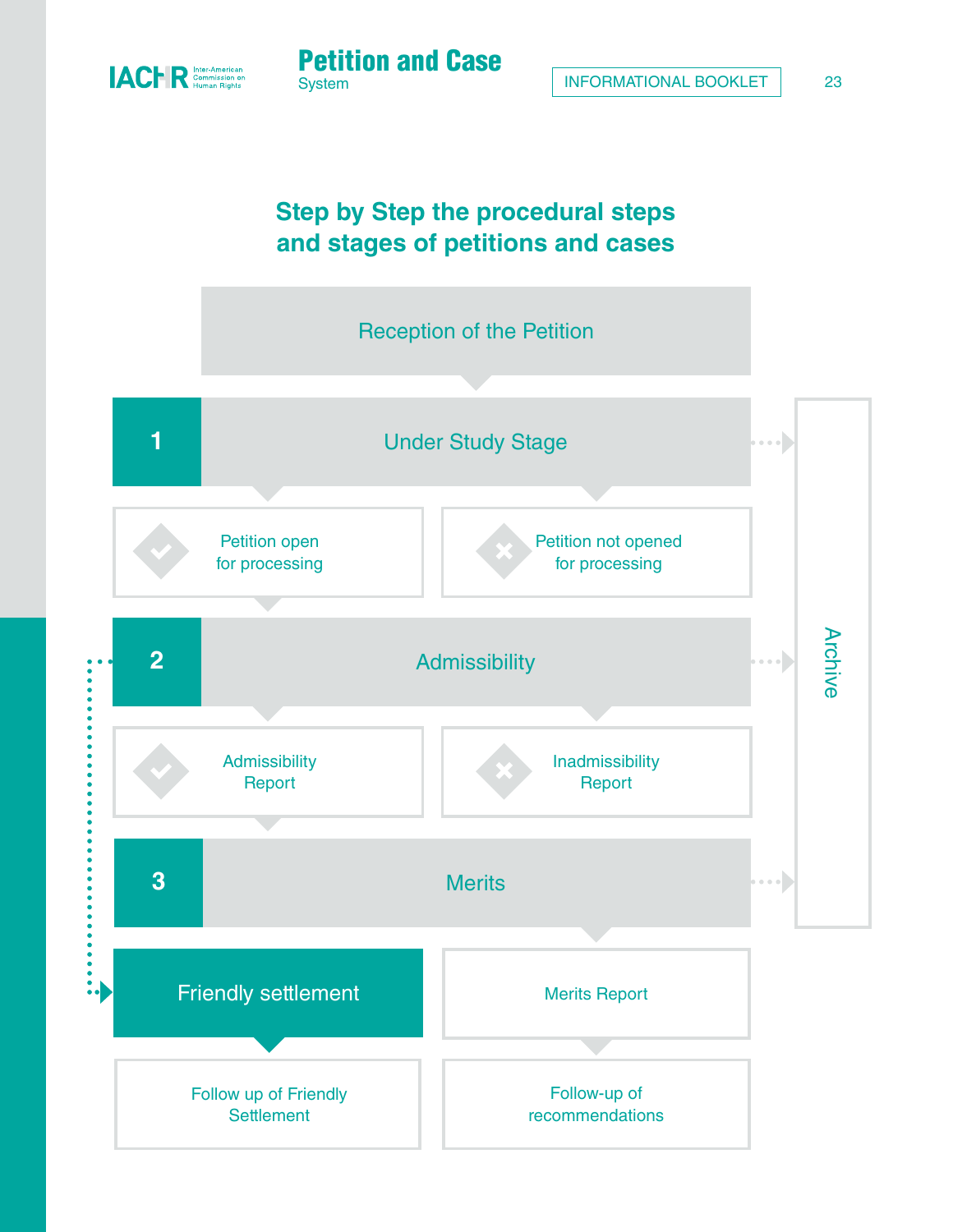<span id="page-23-0"></span>

**Under study.** Initial assessment stage in which the petition is reviewed to determine whether it meets the requirements established in Article 28 of the IACHR Rules of Procedure. Given the large number of petitions submitted to the Inter-American Commission on Human Rights, the preliminary evaluation of a petition may take some time. This stage culminates with a decision on whether or not to process the petition. The petitioner is notified in both cases, i.e. whether or not processing is initiated.

**Petition and Case** 

**Admissibility.** The stage in which the IACHR determines if a petition meets the admissibility requirements set forth in Articles 46 and 47 of the American Convention on Human Rights, in accordance with the procedure established in Articles 30 to 36 of the Rules of Procedure of the Commission. Processing in this stage begins with the transmittal of the petition to the State and concludes with an IACHR decision issued in an admissibility or inadmissibility report, which is notified to both parties.

**Merits.** The stage in which the IACHR decides on the merits of the case pursuant to the procedure established in Articles 48 and 50 of the American Convention on Human Rights and Articles 37, 38, 39, 43 and 44 of the Rules of Procedure of the Commission. This stage begins with the assignment of a case number and with notification of the admissibility report to the parties and culminates with a merits report.

**Petition not opened for processing. Accord**ing to the information received by the IACHR Executive Secretariat, the petition does not meet the requirements established in Articles 26 and et seq. of the Rules of Procedure of the Commission. Therefore, the petition will not be opened for processing.

**Archived.** At any time during the procedure, the Commission may decide to archive the file if it determines that the grounds for the petition or case do not exist or subsist, or if the information needed to adopt a decision on a petition or case is unavailable. The conditions for archiving a file are set forth in Article 48.1.b of the American Convention on Human Rights and in Article 42.1 of the IACHR Rules of Procedure.

**Follow-up of Recommendations.** Once the Commission has published a merits report in which it has made recommendations, it may adopt the follow-up measures it deems appropriate, such as requesting information from the parties or holding hearings or working meetings, to verify compliance with the recommendations. The follow-up stage is described in Article 48 of the IACHR Rules of Procedure.

**Follow-up of Friendly Settlement.** Once the Commission has published a report on a friendly settlement in which it has made recommendations, it may adopt the follow-up measures it deems appropriate, such as requesting information from the parties or holding hearings or working meetings, to verify compliance with the friendly settlement agreements. The follow-up stage is described in Article 48 of the IACHR Rules of Procedure.